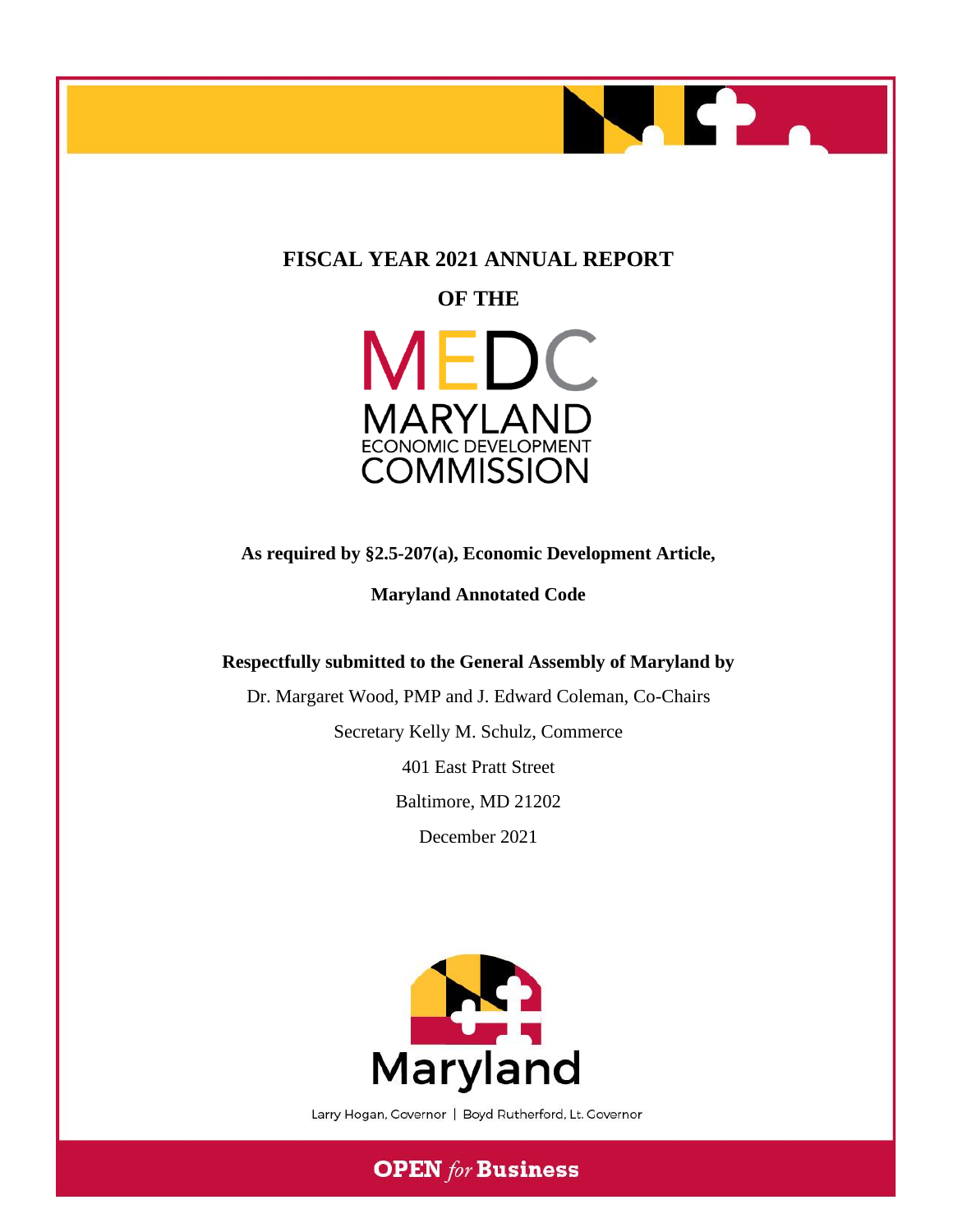# **Table of Contents**

|                                           | Page           |
|-------------------------------------------|----------------|
| <b>MEDC Background</b>                    | 3              |
| Membership                                | 3              |
| Subcommittees                             | $\overline{4}$ |
| 2021 Meetings                             | $\overline{4}$ |
| 2022 Meetings                             | $\overline{4}$ |
| <b>Closing Statement</b>                  | 4              |
| <b>Appendix</b>                           |                |
| MEDC Voting and Non-Voting Members        | $\mathbf{A}$   |
| Draft Maryland Rankings Report            | B              |
| MEDC Meeting Minutes - March 26, 2021     | $\mathsf{C}$   |
| MEDC Meeting Minutes - June 14, 2021      | D              |
| MEDC Meeting Minutes – September 13, 2021 | E              |
| MEDC Meeting Minutes – November 16, 2021  | $\mathbf{F}$   |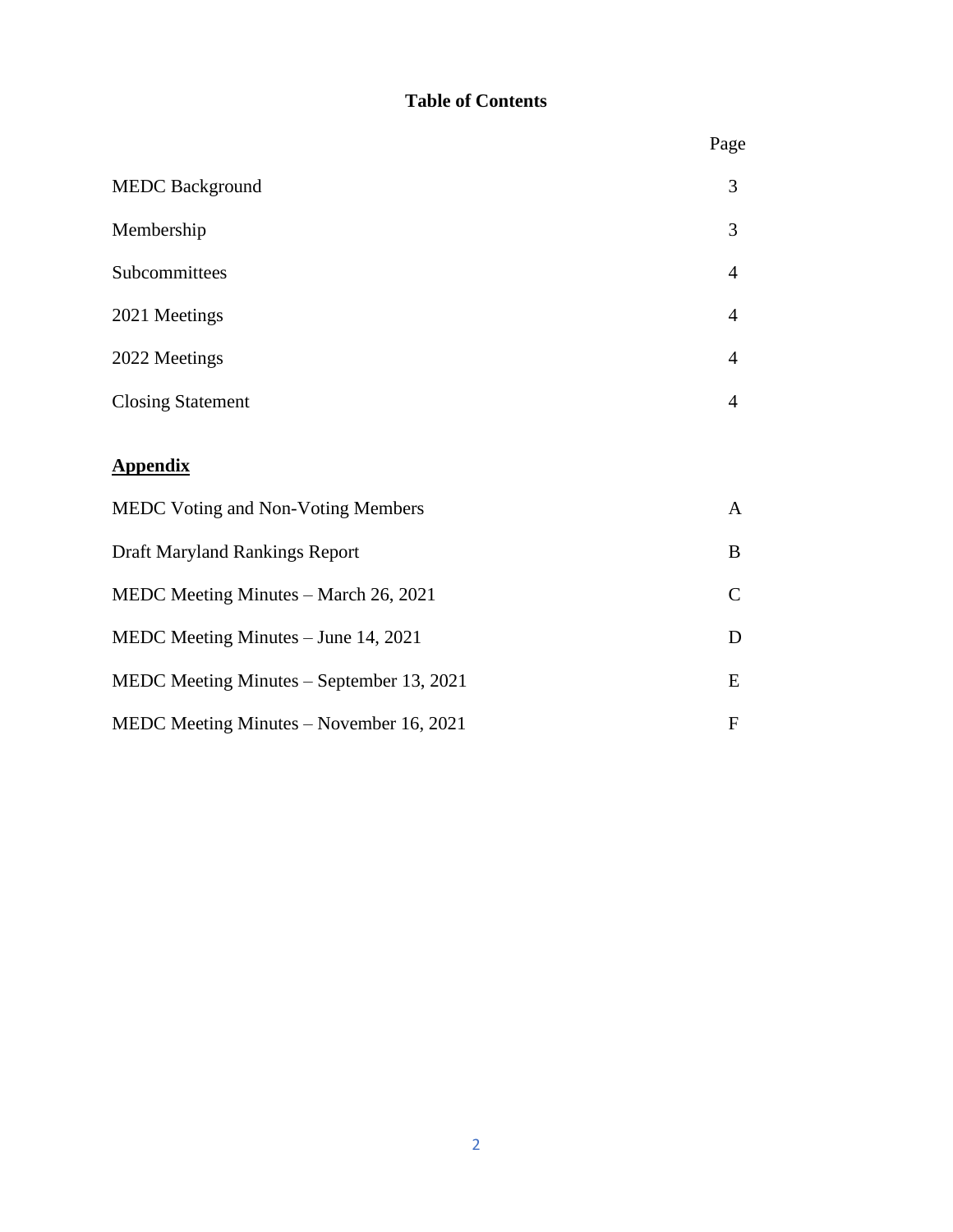# **MEDC Background**

On April 28, 2015, Governor Larry Hogan signed into law House Bill 943, which restructured the Maryland Department of Business and Economic Development and renamed it the Maryland Department of Economic Competitiveness and Commerce. The Department was renamed the Department of Commerce (Commerce) by Executive Order effective on October 1, 2015, the same date the legislation became effective. The legislation also reformed the Maryland Economic Development Commission (MEDC) by expanding its membership and role. Under the legislation, which became Sections 2.5-201 through 2.5-207 of the Economic Development Article of the Maryland Annotated Code, the purpose of the Commission is to:

- 1) establish economic development policy in the State;
- 2) advise the Commerce Secretary on economic policy in the State;
- 3) oversee the operations of the Department and its units including the Department's efforts to support the creation of, attract, and retain businesses and jobs; and
- 4) monitor the operations of the Maryland Technology Development Corporation, the Maryland Economic Development Corporation, and the Maryland Public-Private Partnership Marketing Corporation, including the efforts of those entities to support the creation, attraction, and retention of businesses and jobs.

# **Membership**

The MEDC is comprised of 25 voting members from all regions of Maryland, appointed by the Governor, Senate President, and House Speaker, two non-voting members, one appointed by the Senate President and one by the House Speaker; and four non-voting ex-officio members who represent Commerce, the Department of Labor, the Maryland Economic Development Corporation (MEDCO), and the Technology Development Corporation. (TEDCO). The Commission is responsible for developing economic policy recommendations that foster economic growth and increase Maryland's competitiveness. Commission members work with the Administration, the General Assembly, Maryland's business community and public to advocate pro-business policies. (See Appendix A for membership listing.)

Two (2) Co-Chairs lead the Commission: Dr. Margaret Wood, PMP, President/CEO, WOOD Consulting Services, Inc. a technology and strategic solutions firm and J. Edward Coleman, Board Member, Ameren, a regulated electric and gas delivery company. Secretary Kelly M. Schulz began leading the Department of Commerce in December of 2018. She directs the implementation of strategies to foster economic growth and increase Maryland's competitiveness.

New to 2021, Maryland Economic Development Commissioners began participating in the monthly calls of the five (5) Regional Resources Teams comprised of 11 State Agencies of the Commerce Subcabinet. Their participation enabled Commissioners to gain better understanding of business challenges and opportunities by regions and provide feedback to the Secretary at the Commission meetings.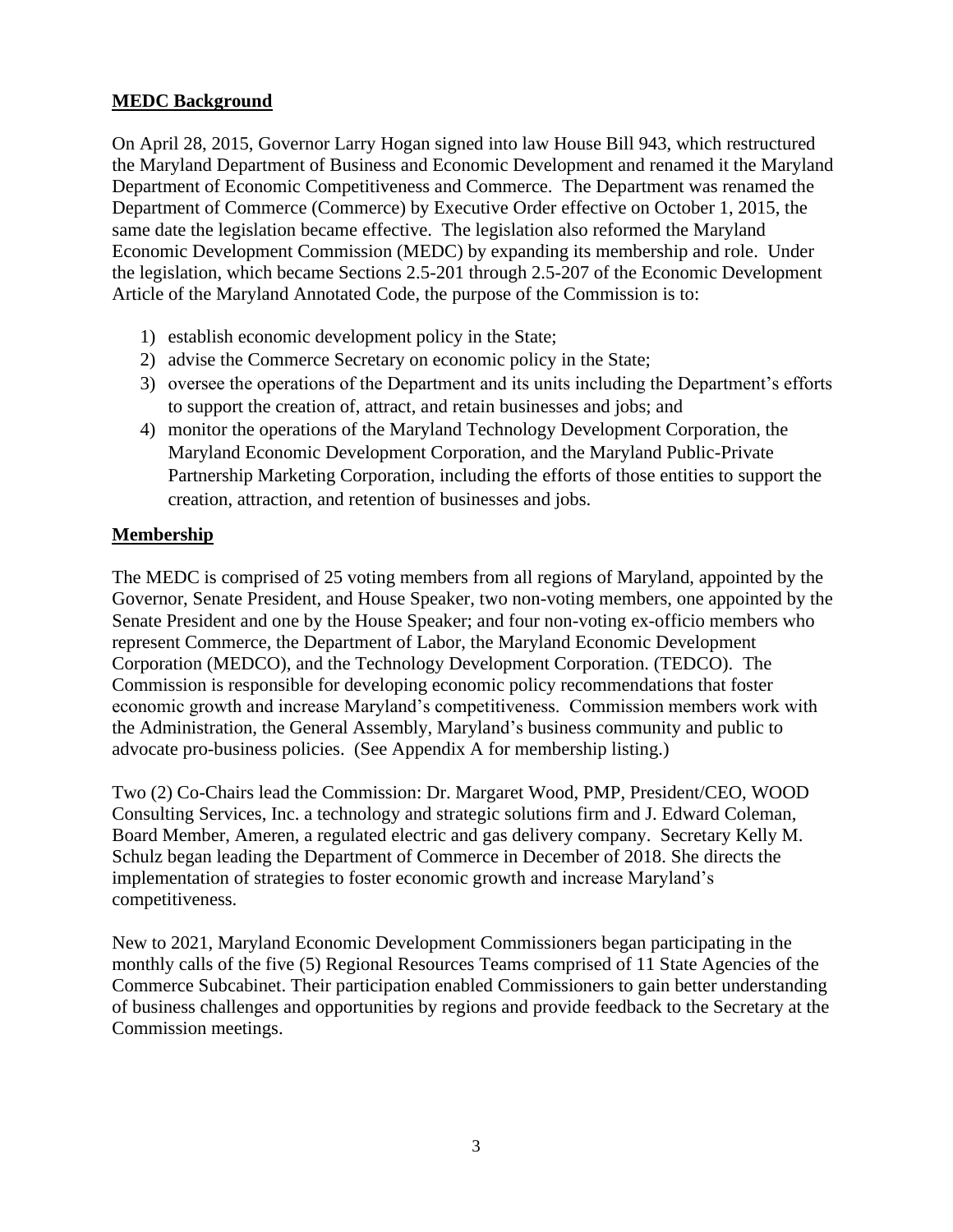# **Subcommittees**

The Commission has two standing informal Subcommittees. The Strategic Plan Subcommittee, co-chaired by Aris Melissaratos and Laura Neuman and the Rankings and Research Subcommittee, chaired by Elizabeth Rendón-Sherman.

As reported in the Commission's 2020 Annual report, upon a thorough review in 2019 of the 2016 Strategic Plan, the Commission endorsed the Plan goals and strategies. Additionally, in support of the Secretary's guiding principle of "Prosperity with a Purpose," the Commission recommended the Department focus on driving innovation/technology transfer, outreach, and increased storytelling of programs and advantages of a Maryland business location. These strategies continued to be the focus of the Department in 2021 in addition to business assistance and relief due to the COVID-19 pandemic.

Elizabeth Rendón-Sherman began leading the Rankings and Research Subcommittee in July of 2021. Under her leadership, the Subcommittee began to revisit the Scorecard to track relevant rankings as indicators of the State's competiveness, business attraction and retention presented at Commission meetings. The reevaluation led to the development of a new Maryland Rankings Report, (see Appendix B for Draft Report) in addition to a dashboard of high-frequency economic data such as employment by industry, the housing market, venture capital, and a new index to assess the needs of Maryland's communities.

# **2021 Meetings**

The Commission held meetings on March 26, June 14, September 13 and November 16, 2021. The March and June meetings were held virtually due to the COVID-19 pandemic. The September meeting was held at the Music Center at Strathmore and the November meeting was held in the Governor's Reception Room in Annapolis. (Meeting Minutes found in Appendices C-F.)

# **2022 Meetings**

Commission meetings for 2022 will be February 15, May 17, August 16 and November 15. Meeting dates, agendas and minutes post on the Department of Commerce website.

# **Closing Statement**

Throughout 2021, as the State began recovery of the global COVID-19 pandemic, the Department of Commerce remained focused on driving innovation, increasing outreach and storytelling of business programs and opportunities while also assisting recovering businesses. Through these efforts under the leadership of Secretary Schulz, the State has received significant interest from out-of-state and international businesses, expansion opportunities by Maryland businesses and innovative new start-ups, all activity leading to job growth.

As required by Statute, the Commission will continue to review of Annual Reports of the Maryland Economic Development Corporation (MEDCO), Maryland Technology Development Corporation (TEDCO) and the Maryland Agricultural and Resource Based Industry Development Corporation (MARBIDCO); and monitor the new Maryland Rankings Report,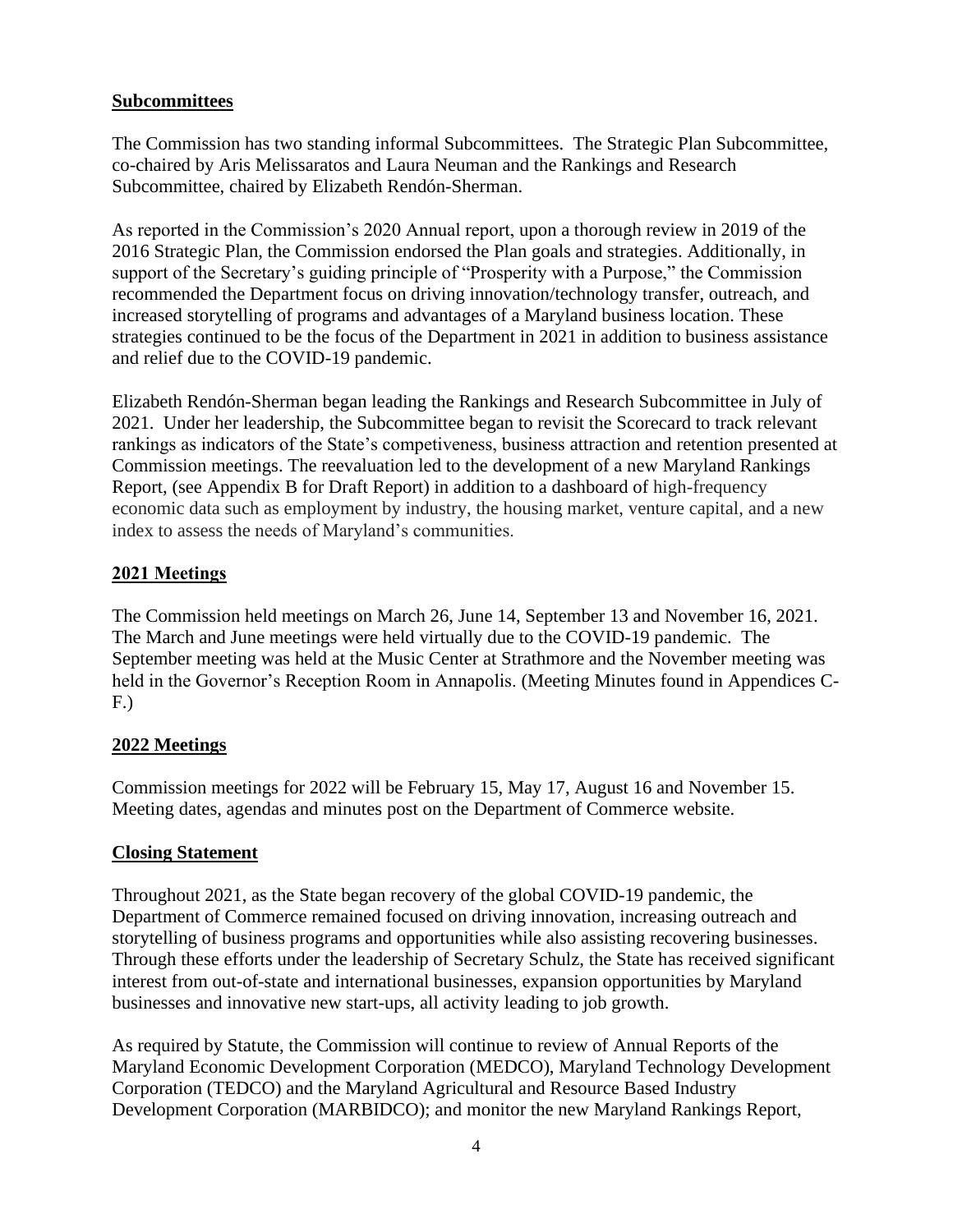Economic Data Dashboard and Needs Assessment Report. These reviews while engaging with the Department will allow the Commission to evaluate and advise the Department and Administration on strategies and tactics to position the Department as an operational center of excellence to support robust economic prosperity with a purpose throughout the state.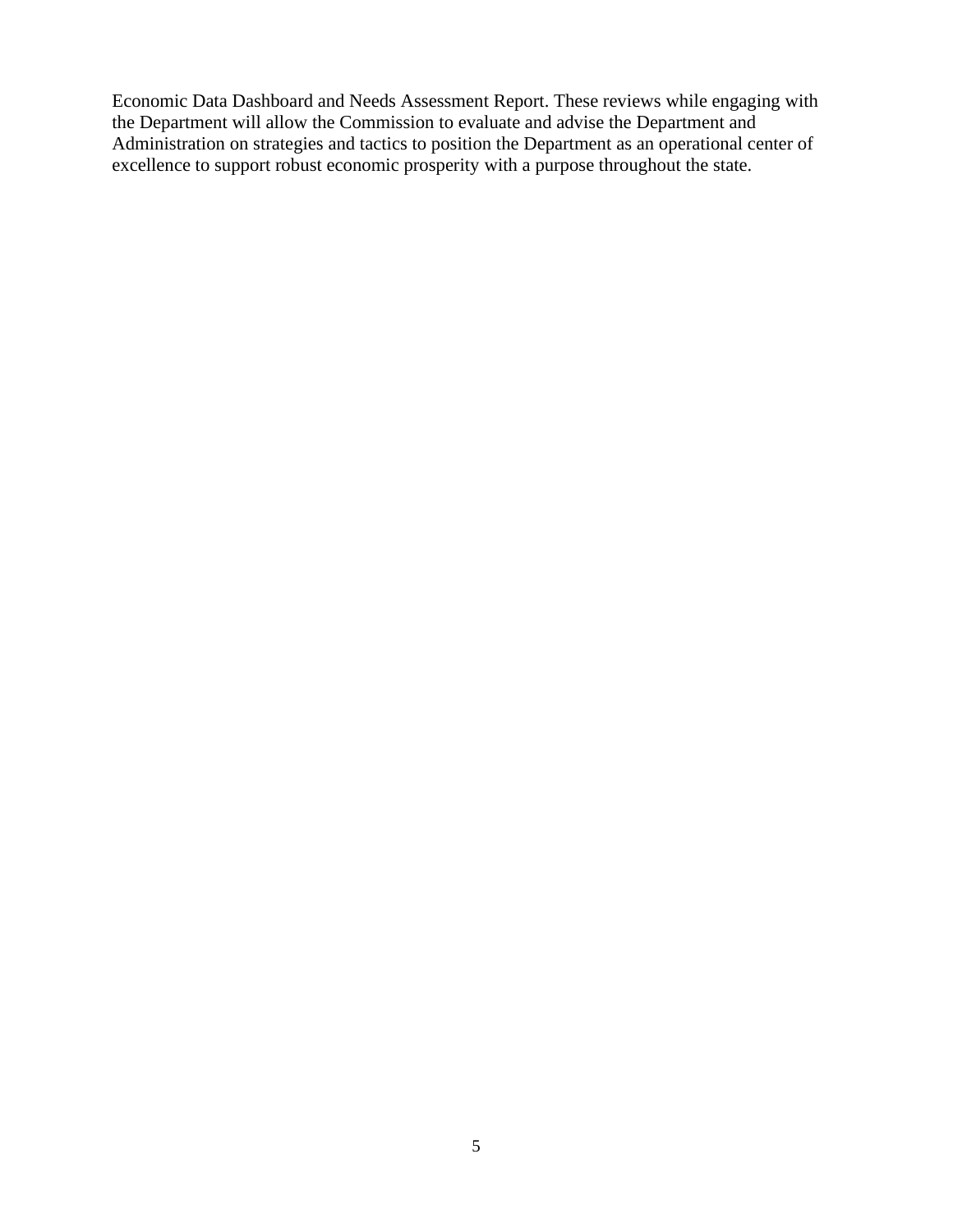# **APPENDIX A**

# **MEDC VOTING AND NON-VOTING MEMBERS**

Margaret Wood, D.A., PMP, Co-Chair, President/Chief Executive Officer, WOOD Consulting Services, Inc. J. Edward Coleman, Co-Chair, Board Member Ameren Kenneth R. Banks, President, Chief Executive Officer and Founder, Banks Contracting Company, Inc. Howard B. Bowen, Chief Executive Officer, Ewing Oil Company Susan Chambers, President/Chief Executive Officer, Strouse Augie Chiasera, Regional President, M&T Bank Annemarie Dickerson, Former Owner, Francis Scott Key Family Resort Kai Hirabayashi, Senior Manager of Public Policy, Amazon Arnold Jablon, Esq., Former Senior Counsel, Venable, LLP Manish Kothari, President/Chief Executive Officer, Sheladia Associates, Inc. Julie Lenzer, Chief Innovation Officer, University of Maryland Gwen McCall, President, F&L Construction and Solid Waste, LLC Aris Melissaratos, Vice President of Corporate Education and Leadership Development, St. John Properties Michael Miller, President, OGOS Energy, LLC Laura Neuman, Entrepreneur Jeanette Glose Partlow, President, Maryland Chemical Company Leon Pinkett, III, Executive Director, Baltimore Arts Realty Corporation (BARCO) Saif Rehman, PhD, Chief Executive Officer, NextGen Consulting, Inc. Elizabeth Rendón-Sherman, Chief Executive Officer/Chief Financial Officer, LG-TEK Gary Ruddell, CEO, President, Total Biz Fulfillment, Inc. Paul Silber, PhD, Principal, Blu Ventures Investors Eugene Silverman, PhD, Founder and President, Berkeley Springs Instruments Geoffrey Turner, President/Chief Executive Officer, Choptank Transport, Inc. Robert L. Wallace, President and Chief Executive Officer, BITHGROUP Technologies

# **Non-voting ex-officio Members**

Kelly M. Schulz, Secretary, Department of Commerce Tiffany Robinson, Secretary Department of Labor Brian J. Feldman, Senate, District 15, Montgomery County Brian Crosby, Delegate, District 29B, St. Mary's County Tom Sadowski, Executive Director of Maryland Economic Development Corporation (MEDCO) Troy LeMaile-Stovall, Chief Executive Officer and Executive Director, Maryland Technology Development Corporation (TEDCO)

# **Commerce Support:**

Julie Woepke, Executive Director, MEDC, Office of the Secretary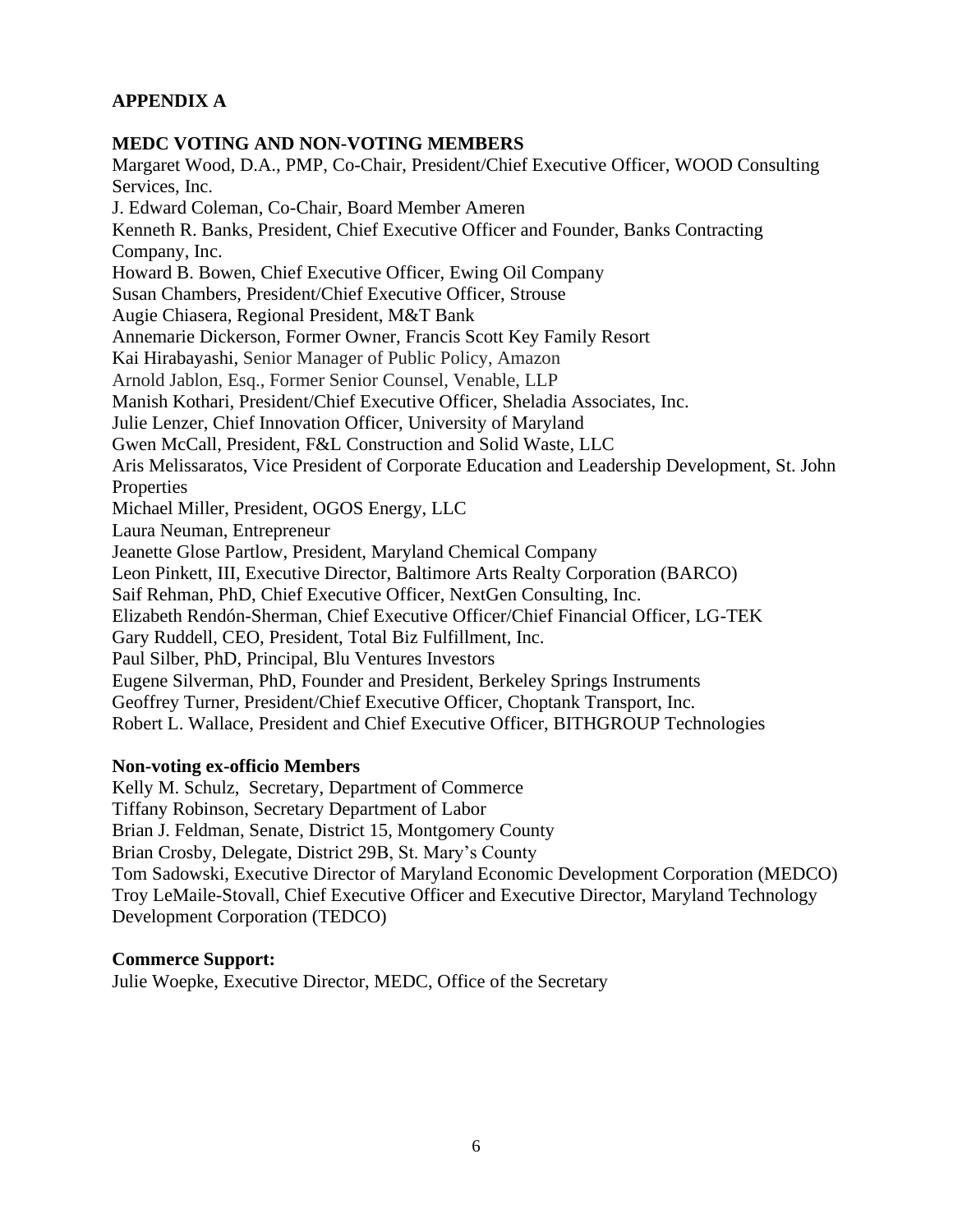**APPENDIX B – DRAFT Maryland Rankings Report - Attached**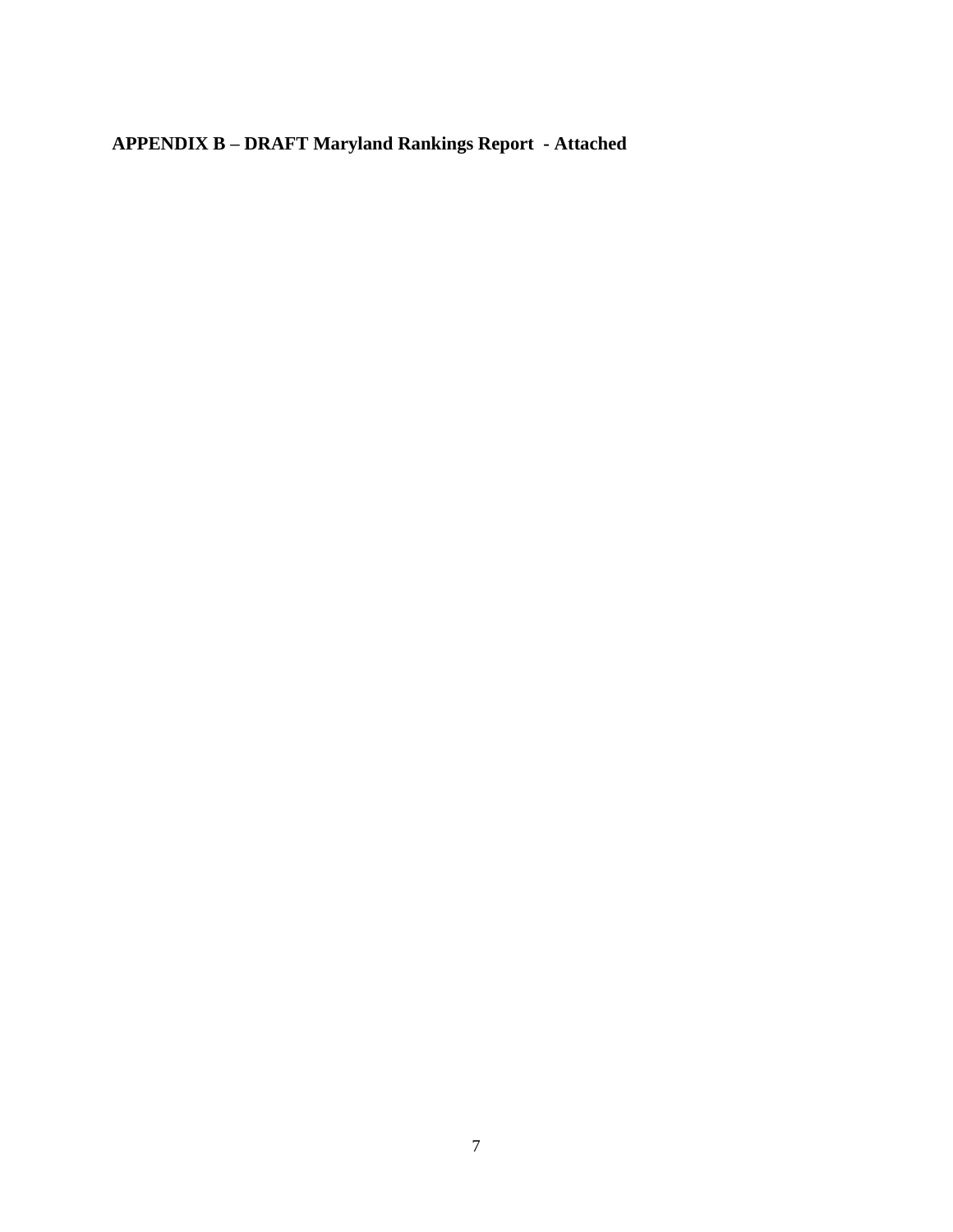

March 26, 2021 Via Google Meet, [meet.google.com/kbn-fthb-mzg,](https://meet.google.com/kbn-fthb-mzg?hs=122&authuser=0) Phone Numbers: (US[\)+1 240-428-7959](tel:%E2%80%AA+1%20240-428-7959%E2%80%AC) PIN: 460 466 281# 12:00pm – 2:00pm

### **Minutes**

### **Commissioners in attendance:**

Howard Blackwell Bowen Ewing Oil Company, Inc. Susan Chambers Strouse Augie Chiasera M&T Bank Ed Coleman Ciox Health Kai Hirabayshi **Amazon** Arnold Jablon Venable, LLP Manish Kothari Sheladia Associates, Inc. Julie Lenzer UM Ventures Aris Melissaratos St. John Properties Mike Miller **OGOS** Energy, LLC Laura Neuman **Entrepreneur** Elizabeth Rendón-Sherman LG-TEK Gary Rudell **Total Biz Fulfillment** Saif Rehman NexGen Consulting Paul Silber, PhD Blu Venture Investors Goeff Turner Choptank Transport, Inc. Robert Wallace BITHGROUP Technologies

#### **Ex-Officio Members:**

### **Guests:**

Margaret Wood, D.A. Vice Chair, WOOD Consulting Ken Banks Banks Banks Contracting Company, Inc. Annemarie Dickerson Formerly Francis Scott Key Family Resort Gwen McCall F&L Construction and Solid Waste, LLC Jeanette Glose Partlow Maryland Chemical Company, Inc. Leon Pinkett III Baltimore Arts Realty Corporation (BARCO) Eugene Silverman, PhD Berkeley Springs Instruments

Secretary Kelly Schulz Department of Commerce Robert Brennan Maryland Economic Development Corporation (MEDCO) Troy LeMaile-Stovall Maryland Technology Development Corporation (TEDCO)

Allison Mayer **Office of the Governor** Meredith Wimbrow Office of the Governor Emily Haskel Maryland Legislative Services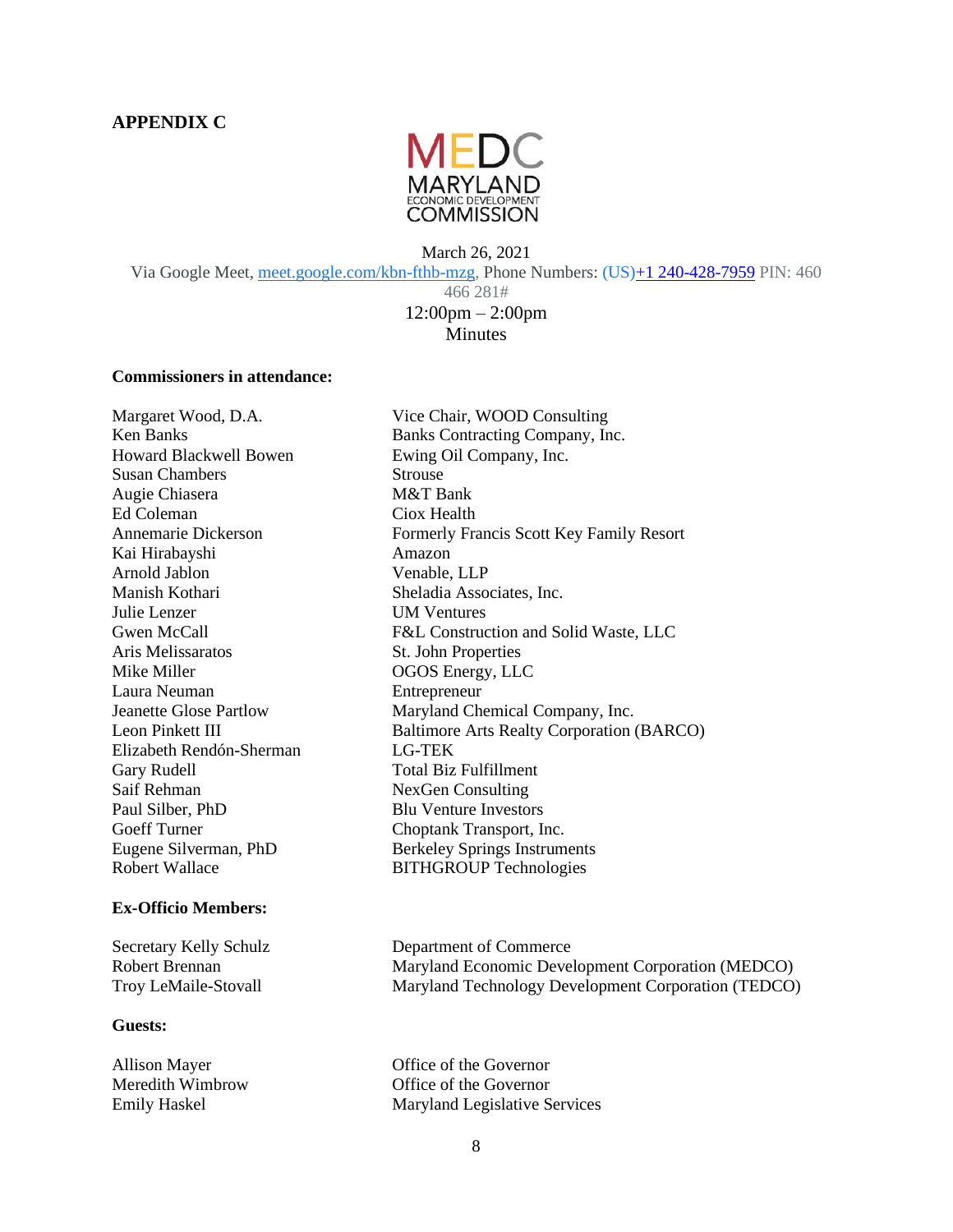### **Commerce Staff:**

| Julie Woepke         | <b>MEDC</b> Executive Director          |
|----------------------|-----------------------------------------|
| Signe Pringle        | <b>Deputy Secretary</b>                 |
| Tom Riford           | <b>Assistant Secretary</b>              |
| Kyle McColgan        | Chief of Staff                          |
| Rhonda Ray           | <b>Managing Director</b>                |
| Jayson Knott         | <b>Senior Director</b>                  |
| <b>Heather Gramm</b> | <b>Senior Director</b>                  |
| Jessica Reynolds     | <b>Senior Director</b>                  |
| Nancy McCrea         | <b>Research Director</b>                |
| <b>Michael Siers</b> | Economist                               |
| Roger Venezia        | Director, Operations & Special Projects |
| Allyson Redpath      | Director, Entrepreneurship              |

### **I. Call to Order**

.

Vice Chair Dr. Margaret Wood called the meeting to order at 12:02 pm and welcomed attendees and guests. Roll call of the Commissioners was taken.

### **II. Introduction of New Commissioners**

Vice Chair Wood announced that since the last meeting, one (1) Senate Appointee had been named and several Governor Appointees. She welcomed all new Commissioners and introduced each Commissioner who provided a brief background.

### **III. Review and approval of December 14, 2020 Meeting Minutes**

Upon a motion duly made and seconded, the December 14, 2020 meeting minutes stood approved.

### **IV. Scorecard Review**

Commissioner Ed Coleman, Chair, Rankings and Research Subcommittee, reviewed the updated Scorecard highlighting the areas of job growth; gross domestic product (GDP); business climate rankings; education and innovation; venture funding; workforce and wages; population; and City of Baltimore indicators. Discussion occurred among the Commissioners on the process developed to select the indicators; race and ethnicity of the labor force and unemployed; migration and the results of the Subcommittee's study on migration; and additional measures for Baltimore City.

Subcommittee Chair Coleman welcomed the discussion and encouraged Commissioners to provide feedback. Nancy McCrea, Director of Research was available to answer any questions.

Ms. Allyson Redpath, Director of Entrepreneurship addressed 2020, a record year for venture funding. She stated there was an increase in investments such as crowdfunding and from investors outside the state. Ms. Redpath noted an increase in investments into artificial intelligence and quantum computing industries. She then reviewed findings of a study conducted by the Ewing Marion Kauffman Foundation on entrepreneurship, startups and job creation. Ms. Redpath selected specific state comparisons to discuss. There was discussion among the Commissioners and Ms. Redpath on the types and racial and ethnic background on the businesses reflected the study and whether the State has data on technology related startups versus the retailers, service providers and other common startups. Ms. Redpath indicated she would work with the State Department of Assessments and Taxation (SDAT) for the data.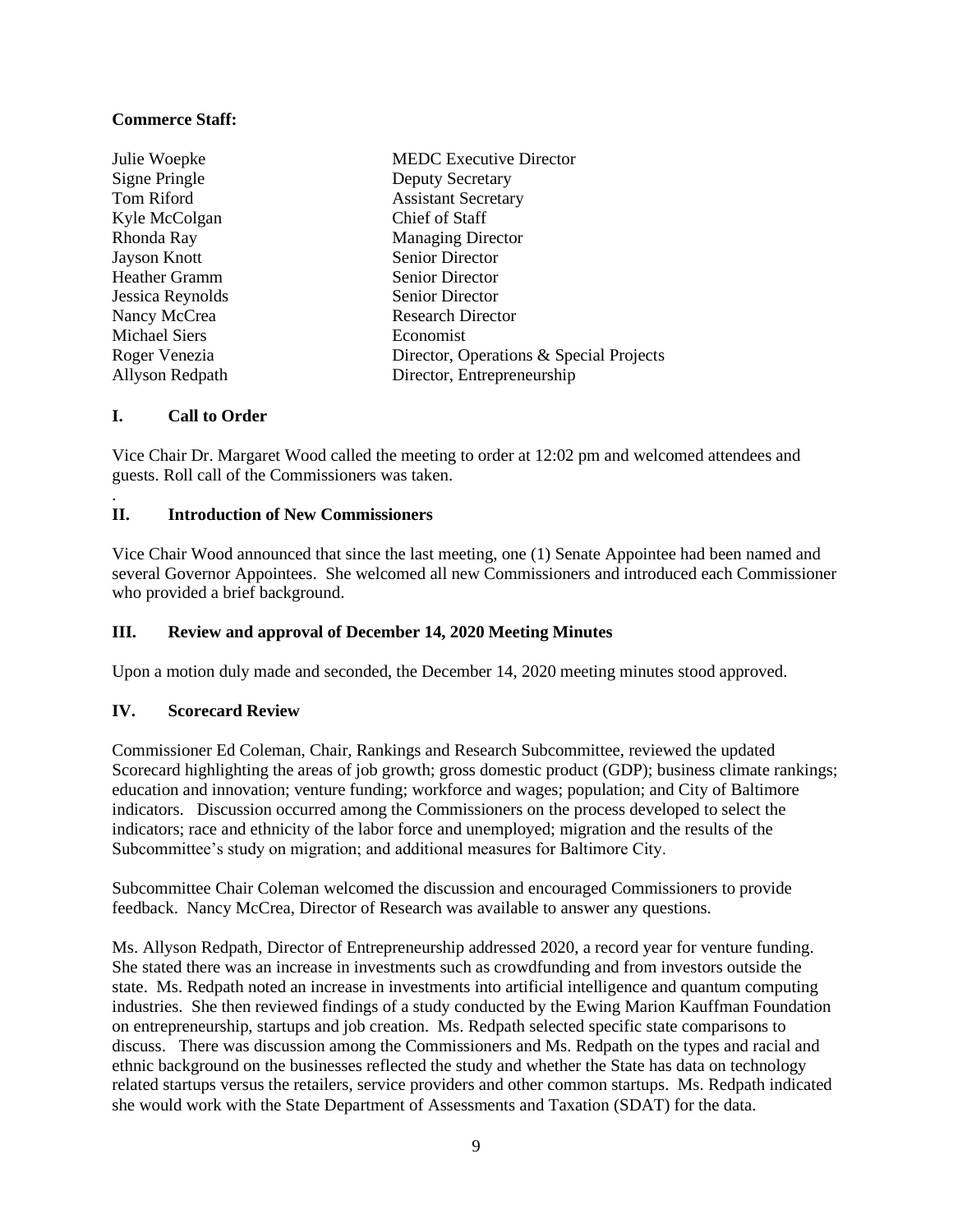Presentation and Scorecard on file.

# **V. Department of Commerce Update**

Secretary Kelly Schulz began her presentation by reporting new internal communication activities enacted to support the team that included a reflection and celebration of the anniversary of teleworking. She then presented the Bi-Partisan Relief Act of 2021 programs to support businesses.

Economist Mike Siers continued the Department's presentation by reviewing an overview of the State's economic recovery. He highlighted unemployment rate, monthly payroll, labor force drops, most impacted industries, and indicators for a stronger economy moving forward. Discussion occurred with the Commissioners related to attraction of seasonal workforce to the Eastern Shore and State support to assist businesses impacted; impact of unemployment benefits to labor force participation; and the shift in industries most impacted by the pandemic.

Senior Director Jayson Knott continued the presentation by providing an update on major opportunities representing at least 50 new jobs since the last meeting. He highlighted five (5) recent wins, pending business attractions, expansion announcements and projects in the current pipeline. He then introduced Roger Venezia, Director of Operations & Special Projects to provide an update on the Federal Bureau of Investigation (FBI) Headquarters relocation from the District of Columbia.

Senior Director Jessica Reynolds began her presentation by providing an overview of the Office of International Investment and Trade to orient the new Commissioners. She described the Office's strategic initiatives, and locations throughout the world that provide assistance to Maryland businesses. She concluded by describing upcoming virtual events. Ms. Reynolds answered questions from the Commissioners related to previously participated trade shows and the effectiveness of virtual meetings and trade shows.

Assistant Secretary Tom Riford addressed the Commission and provided an update on the Maryland Marketing Partnership (MMP). The MMP currently has 30 partners ranging from large corporations to entrepreneurs. He described the placement of digital and new print ads to reflect Maryland Innovators; the introduction of ads to niche trade publications; increased ad buy; and a custom supplement on Maryland in partnership with FORBES Magazine. Mr. Riford continued by describing the impact of the pandemic on the tourism industry. While the pandemic continues to have negative impacts on tourism, he stated that Deep Creek reported its best year ever as did State and National Parks in the state. He concluded by providing an update on the upcoming tourism advertising campaign.

Commissioners discussed the impact the pandemic has had on the creative economy. Mr. Riford cited the involvement and engagement of the Maryland State Arts Council noting many of the programs including funding.

Senior Director Rhonda Ray then provided a legislative update on the Department's priorities, many focusing on the tax credit programs, alterations to the Arts and Entertainment District, and Partnership for Workforce Quality Programs and authorization of distribution of grants in states of emergency. She then described the FY22 budget priorities that keep intact the Department's funding programs.

All presentations on file.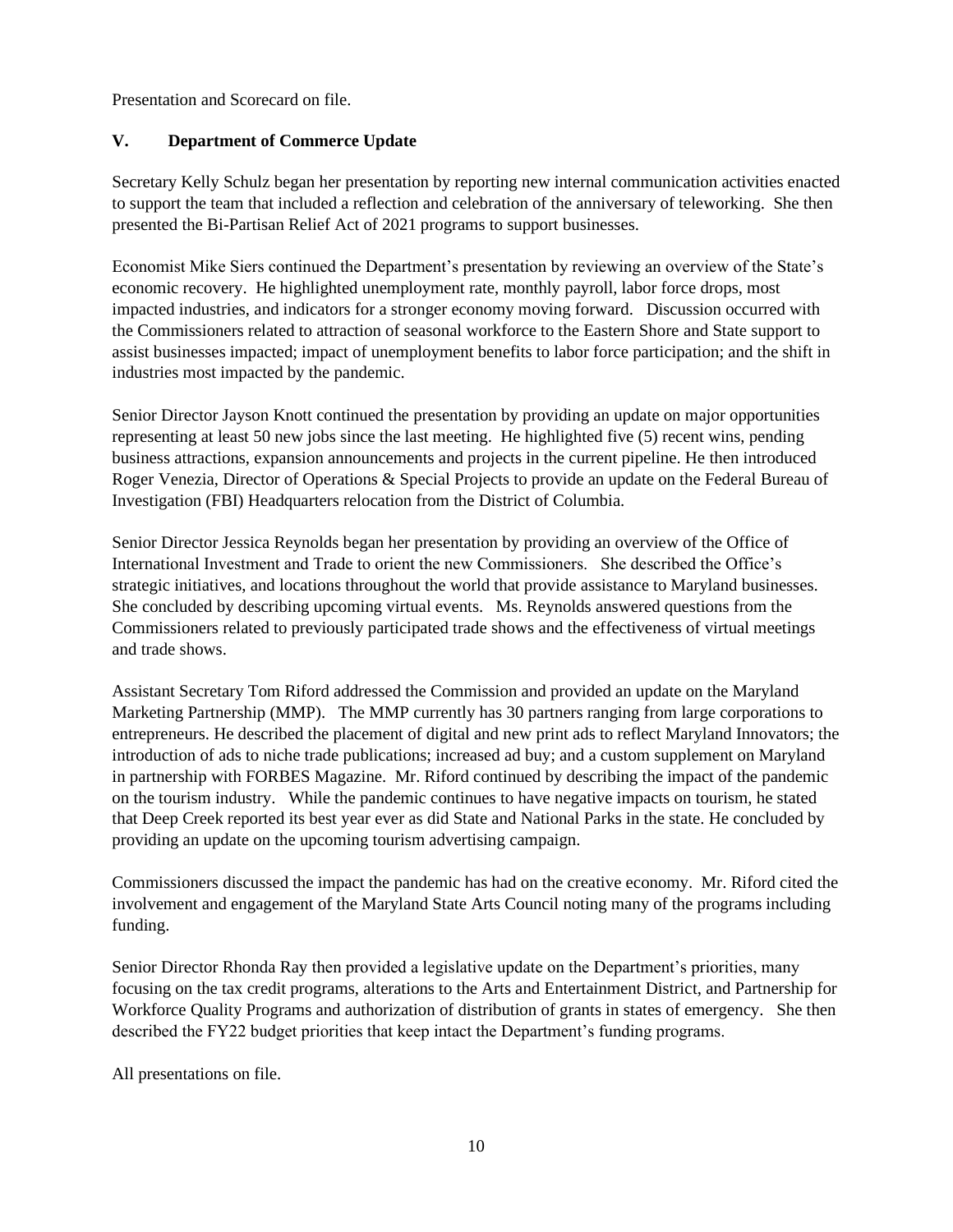# **VI. TEDCO – Quarterly Report**

Mr. Troy LeMaile-Stovall, CEO/Executive Director gave a brief update on the Q2 FY21 report of investments noting two (2) were made. Given that the program reopened in November, Mr. Stovall indicated that applications and investment expect to increase. He also provided an update on the Rural Underserved Business Recovery from the Impact of COVID-19 (RUBRIC) Program that attracted 40 applications of which 17 were awarded funds.

# **VII. Good of the Order**

No additional exchange of information provided.

### **VIII. 2021 Meetings:** June 14, September 13, December 6

### **IX. Adjournment**

Upon a motion duly made and seconded, the meeting adjourned at 2:00 pm.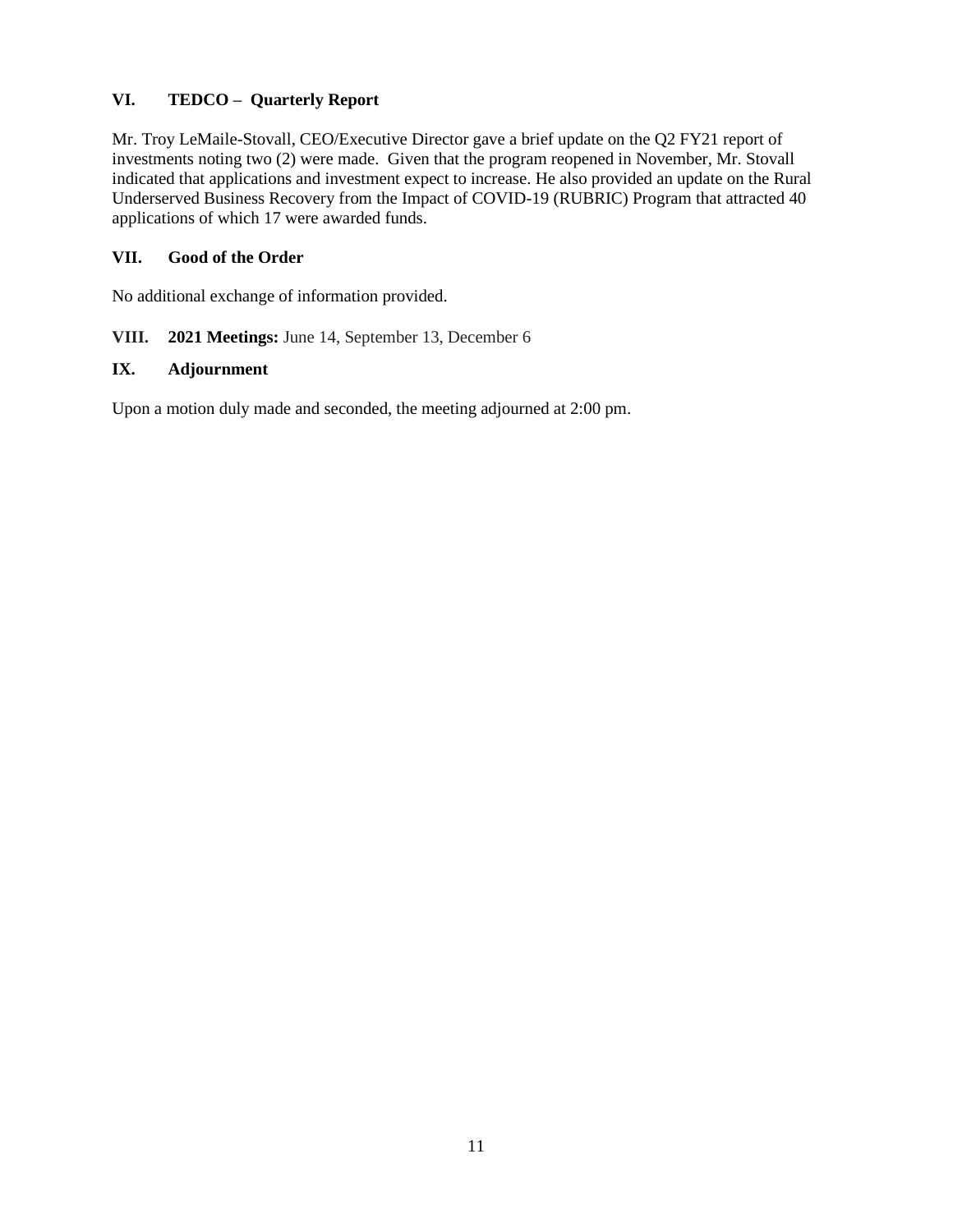### **APPENDIX D**



June 14, 2021 Via Google Meet: Meeting ID [meet.google.com/fqf-qanr-ssr,](https://meet.google.com/fqf-qanr-ssr?hs=122&authuser=0) Phone (US[\)+1 570-634-6195,](tel:%E2%80%AA+1%20570-634-6195%E2%80%AC) PIN: 752

385 851# 12:00pm – 2:00pm **Minutes** 

#### **Commissioners in attendance:**

Ed Coleman Co-Chair, Ciox Health Howard Blackwell Bowen Ewing Oil Company, Inc. Susan Chambers Strouse Augie Chiasera M&T Bank Kai Hirabayshi Amazon Arnold Jablon Venable Manish Kothari Sheladia Associates, Inc. Aris Melissaratos St. John Properties Mike Miller **OGOS** Energy, LLC Laura Neuman Entrepreneur Gary Rudell **Total Biz Fulfillment** Saif Rehman, PhD NexGen Consulting Paul Silber, PhD Blu Venture Investors Geoff Turner Choptank Transport, Inc. Robert Wallace BITHGROUP Technologies

#### **Ex-Officio Members:**

Secretary Kelly Schulz Department of Commerce Secretary Tiffany Robinson Department of Labor

#### **Guests:**

Meredith Wimbrow Office of the Governor Amanda Engel WMAR News Michael Harrison Department of Labor

Margaret Wood, D.A. PMP Co-Chair, WOOD Consulting Annemarie Dickerson Formerly Francis Scott Key Family Resort Leon Pinkett III Baltimore Arts Realty Corporation (BARCO) Eugene Silverman, PhD Berkeley Springs Instruments

Robert Brennan Maryland Economic Development Corporation (MEDCO) Troy LeMaile-Stovall Maryland Technology Development Corporation (TEDCO)

Erika Schissler Maryland Legislative Services Kenrick "Rick" Gordon **Office of Statewide Broadband** Brian Levine Montgomery Chamber of Commerce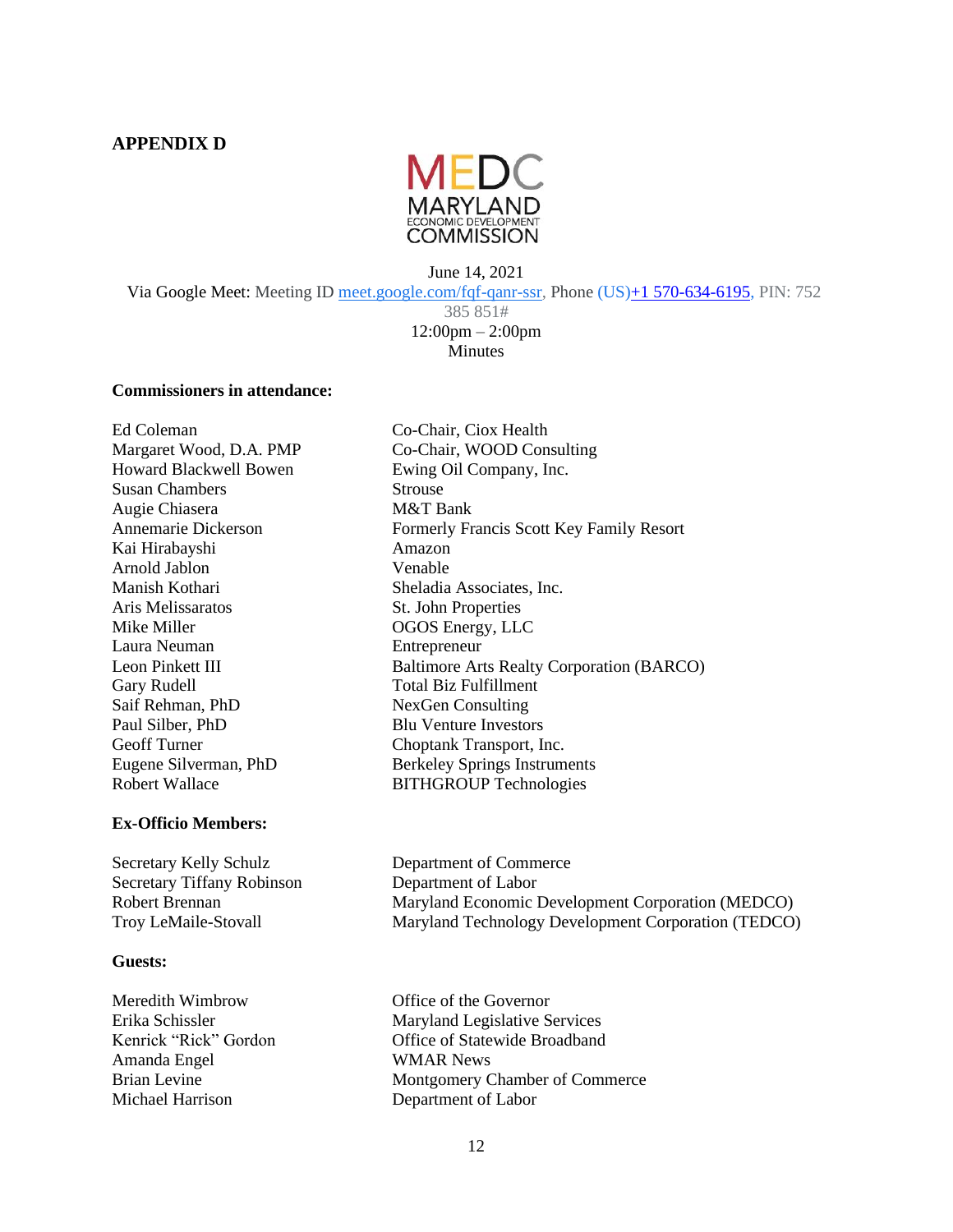### **Commerce Staff:**

- Kyle McColgan Chief of Staff Jayson Knott Senior Director Michael Siers **Economist**
- Julie Woepke MEDC Executive Director Tom Riford **Assistant Secretary** Nancy McCrea Research Director Liz Fitzsimmons Managing Director

# **I. Call to Order**

Upon a quorum present, Co-Chair Ed Coleman called the meeting to order at 12:03 pm and welcomed attendees and guests. He reported that he and Co-Chair Dr. Margaret Wood would alternate chairing the meetings going forward.

Co-Chair Coleman acknowledged the numerous years of economic development contribution of Maryland Economic Development Corporation (MEDCO) Executive Director Bob Brennan and congratulated him on his retirement as of 7/30/21. He also acknowledged the contributions of Research Director Nancy McCrea who was instrumental in guiding the Commission's Rankings and Research Subcommittee and congratulated her on her retirement. Both addressed the Commission.

# **II. Review and approval of March 26, 2021 Meeting Minutes**

Upon a motion duly made and seconded, the March 26, 2021 meeting minutes stood approved.

### **III. Rankings & Research Subcommittee**

Co-Chair Ed Coleman, Chair, Rankings and Research Subcommittee, announced that he would like to offer the opportunity for a Commissioner to take over as Chair of the Subcommittee as he served for five (5) years. He asked that any Commissioner who is interested to contact him.

### **Scorecard Review**

Co-Chair Coleman reviewed the updated Scorecard noting:

- #38 Chief Executive Best & Worst States 2021; was #35 in 2020
- Maryland Business Conditions Index shows a lot of increased activity and confidence
- Maryland has the 2nd highest concentration of workers in STEM occupations at 10.2%, totaling 252,930 workers in 2020. Maryland was #1 in 2019 with 9.8%. Washington State is now #1.
- Venture capital investment in 2021 Q1 was \$562.2 million, the largest quarter investment since 2000, and almost half of all investment in 2020.

He continued by noting the addition of regional maps and data as a result of discussion at the April Rankings and Research Subcommittee. He stated that the scorecard will continue to be reviewed by the Subcommittee to assist in developing performance measures to evaluate prosperity throughout the state. He welcomed Commissioners to attend the next meeting Subcommittee meeting scheduled for July 29,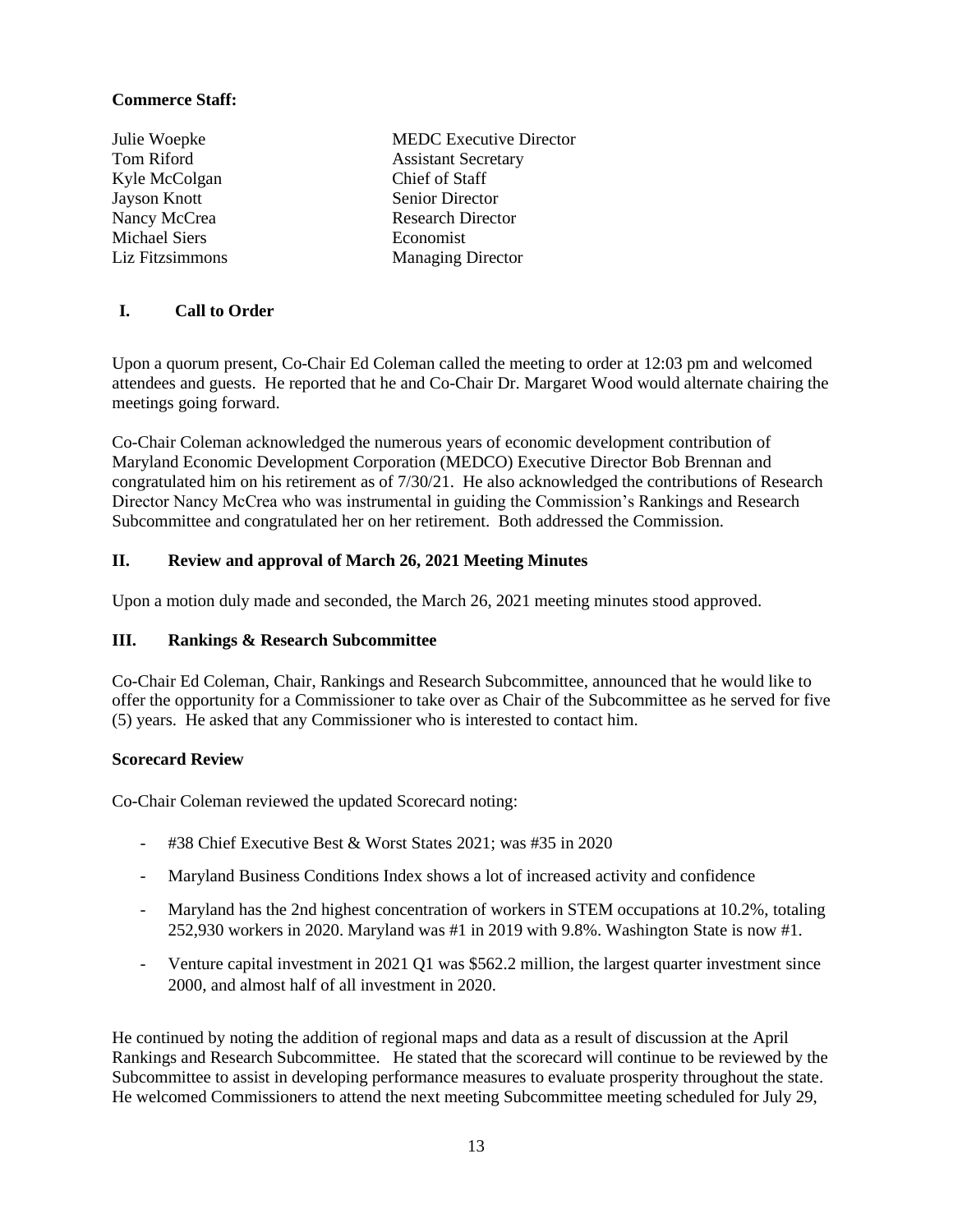2021. Ms. Nancy McCrea, Director of Research and Michael Siers were available to answer any questions. Scorecard is on file.

# **IV. Department of Commerce Update**

Secretary Kelly Schulz began her presentation by continuing the discussion of regionalism by reporting that she discussed Commissioners participating in the Commerce Subcabinet Regional Resources Team meetings. The Commerce Subcabinet welcomed Commissioners to participate in the monthly calls to gain perspective of business needs in a region, discuss economic development priorities, and challenges. She encouraged any Commissioner wanting to participant to contact Executive Director Julie Woepke.

Secretary Schulz then reported on recent improvement to the State's economy ranking by WalletHub and the entry of three (3) Baltimore region businesses joining the Fortune 500 List. She continued by stating the Department is back on the road to market the State to site selection consultants and businesses.

Secretary Schulz continued by giving highlights of the 2021 legislative session. She reviewed the budget and the changes to tax credit programs to address the needs of businesses. She then introduced the new Maryland Innovation Investor Incentive Tax Credit (MIIITC) and sought input from the Commissioners on the recommended list of technology areas to be eligible for the program. As part of the State Statute, the Commission is to review the list annually and make recommendations. Commissioners were requested to provide input to the Department by the June 18<sup>th</sup>. She then introduced Economist Michael Siers who presented an overview of the unemployment rate, recovery growth by industry and factors being watched related to the labor shortage: supplement benefits; industry-switching; and pent up demand for summer travel.

Senior Director Jayson Knott continued the presentation by providing an update on major opportunities representing at least 50 new jobs since the last meeting. He highlighted five (5) recent wins, noting 13 additional wins pending announcement. He reported a pipeline of 55 opportunities representing 19,965 potential new and retained jobs totaling over \$31 billion in capital expenditure. He described the opportunities by region, industry and capital expenditure.

Assistant Secretary Tom Riford addressed the Commission and provided an update on the Maryland Marketing Partnership (MMP). He reviewed the 2021 Media Plan, the website focus on innovation, new print, digital banner and outdoor ads. Mr. Riford reported on four (4) public relations successes as result of the partnership with Abel Communications.

Managing Director Liz Fitzsimmons then provided an update on the tourism spring summer ad campaign focused on 'Open for It." She reported on over \$5.2 million value in public relations coverage in print, online, and television. Ms. Fitzsimmons announced a couple film projects underway with 20<sup>th</sup> Television and HBO Max.

Assistant Secretary Riford presented information related to the pandemic impact to the creative economy. He noted attendance for events had decreased from 15 million in FY19 to 5.5 million in FY20. He reviewed the drop in employment, and an economic impact study which reflected significant declines. He stated areas of concern that remain include audience hesitancy, artist recovery, and visitor spending and engagement. He described the State's response of grants, programs, webinars and communications. He then introduced the new Independent Artist Network launched recently to connect artists with venues and networking.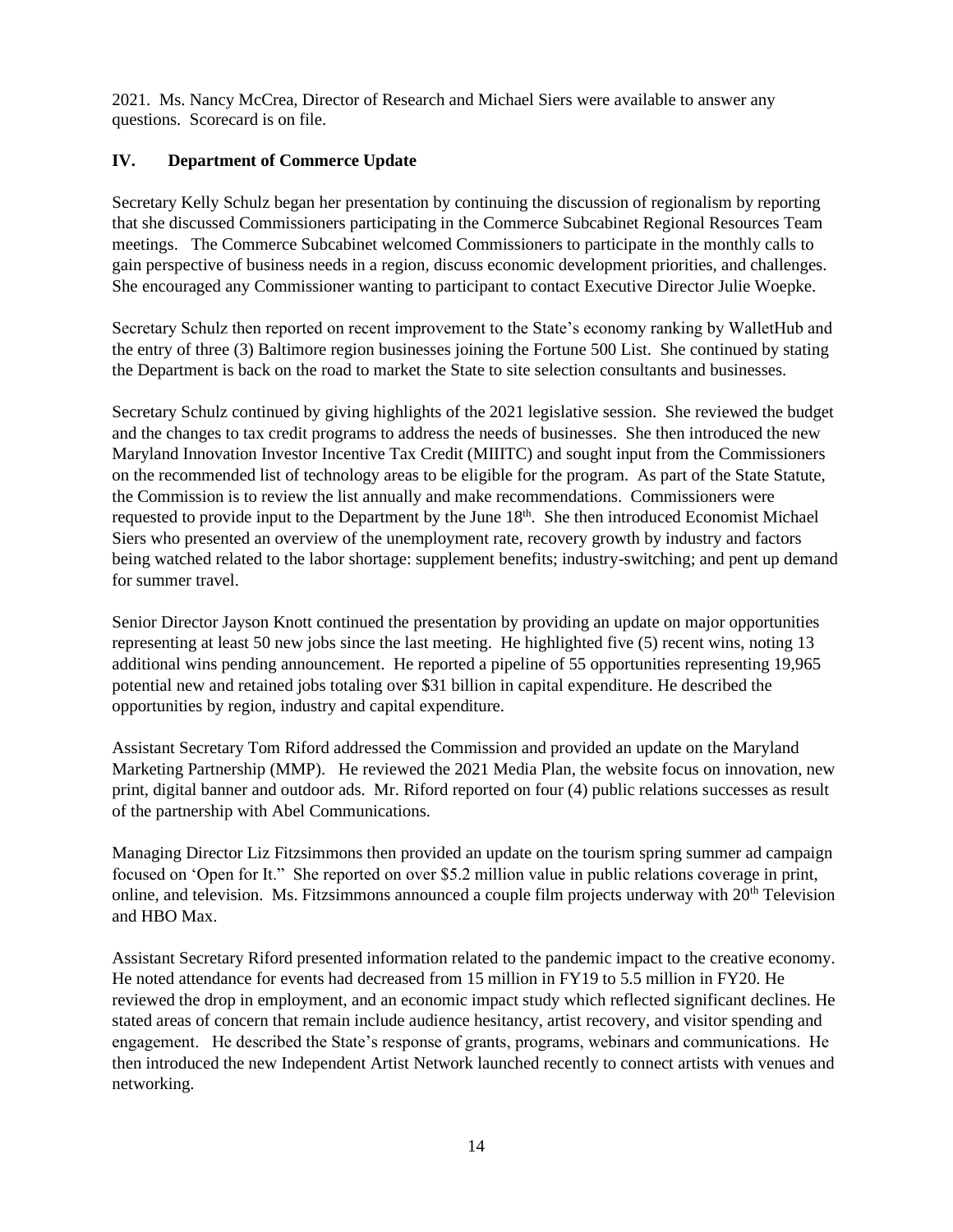Secretary Schulz and the presenters responded to questions and comments of the Commissioners which included the impact of housing shortage on unemployment, particularly in Ocean City; number of business opportunities in Baltimore City; and marketing to digital nomads in ad campaigns.

All presentations on file.

# *V.* **Office of Statewide Broadband Update**

Mr. Kenrick "Rick" Gordon, Director, Office of Statewide Broadband provided an update on the progress of extending broadband throughout the state. He highlighted FY20 funding and projects; COVID-19 related FY20 programs; FY21 programs for rural unserved areas; and FY22 broadband plans. He answered questions from Commissioners related to measurements of success; FY21 awardees and number in Baltimore City; eligibility for individual grants; disparity in speeds in regions; the greatest needs for subsidies; and engaging electric companies in servicing.

Presentation on file.

# **VI. TEDCO – Quarterly Report**

Mr. Troy LeMaile-Stovall, CEO/Executive Director gave a brief update on the Q1 FY21 report of investments noting nine (9) were made in the industries of cybersecurity, technology and biotechnology. He also stated that there will be an announcement of the 45 businesses that are being funded through the Rural Underserved Business Recovery from the Impact of COVID-19 (RUBRIC) Program in the near future.

Report on file.

# **VII. Good of the Order**

Commissioner Rudell reported that the lack of childcare in Garrett County is restricting employees returning to work. Secretaries Schulz and Robinson reported that 92% of the child care centers have reported open and capacities have been lifted. He also reported that the Maryland Public Policy Institute is undertaking a Business Climate Survey and that the Commission may be interested in a presentation in the future.

Commissioner Aris Melissarotos commented that in his 30 years in economic development, including being Secretary of the Department, he found the presentations fantastic.

# **VIII. 2021 Meetings:** September 13, December 6 were announced.

# **IX. Adjournment**

Upon a motion duly made and seconded, the meeting adjourned at 2:00 pm.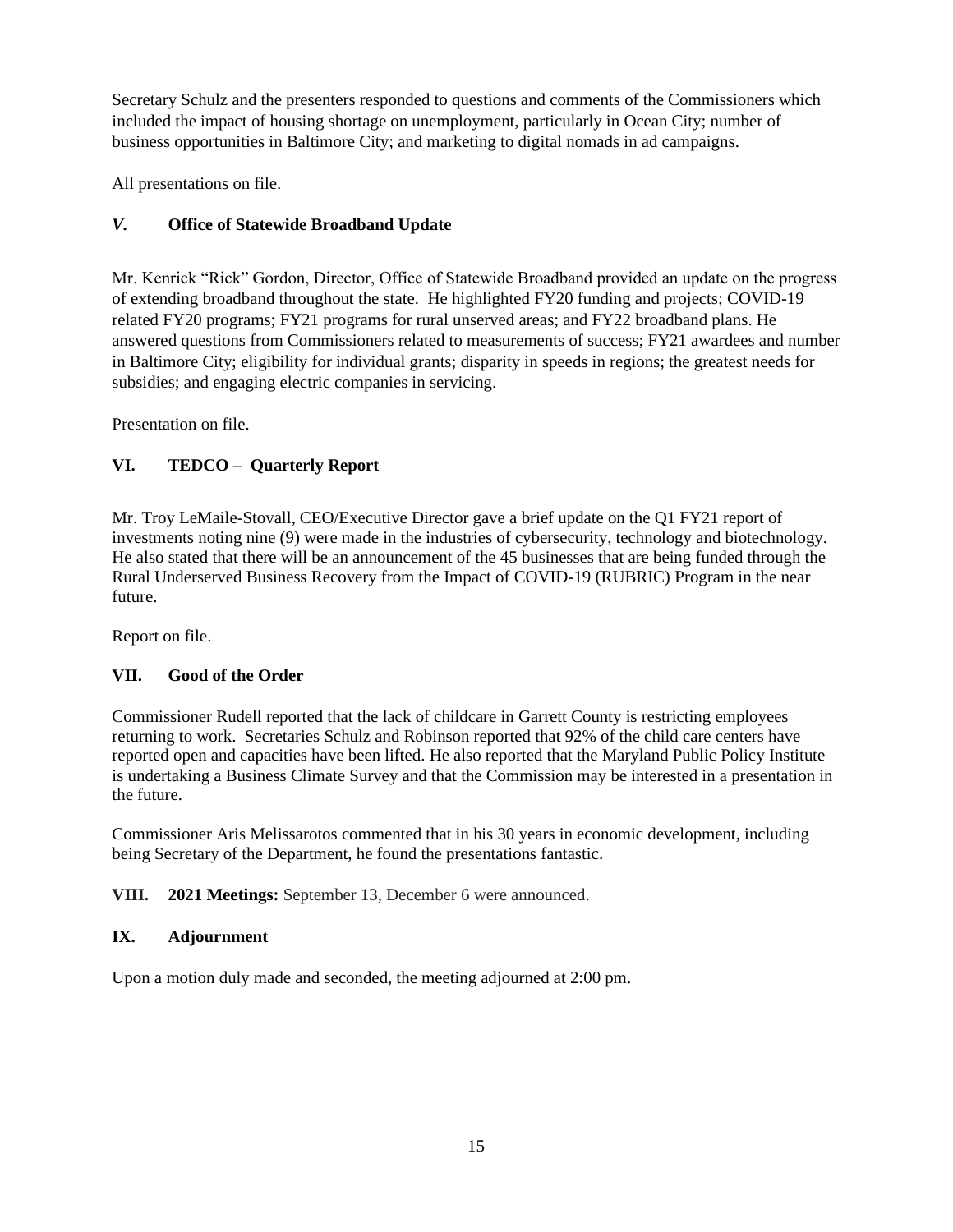### **APPENDIX E**



September 13, 2021 Lockheed Martin Lobby, The Music Center at Strathmore, 5301 Tuckerman Lane, North Bethesda 12:00pm – 2:00pm

Co-Chair, Ameren

### **Commissioners in attendance:**

Margaret Wood, D.A. PMP Co-Chair, WOOD Consulting<br>Ed Coleman Co-Chair. Ameren Howard Blackwell Bowen Ewing Oil Company, Inc. – call in Susan Chambers Strouse – call in Kai Hirabayshi Amazon – call in Arnold Jablon Venable – call in Manish Kothari Sheladia Associates, Inc. Julie Lenzer UM Ventures – call in Aris Melissaratos St. John Properties – call in Gwen McCall F&L Construction and Solid Waste, LLC Mike Miller **OGOS** Energy, LLC – call in Laura Neuman Entrepreneur – call in Leon Pinkett III Baltimore Arts Realty Corporation (BARCO) Elizabeth Rendón-Sherman LG TEK Gary Rudell **Total Biz Fulfillment** Saif Rehman, PhD NexGen Consulting – call in Paul Silber, PhD Blu Venture Investors – call in Geoff Turner Choptank Transport, Inc. – call in Eugene Silverman, PhD Berkeley Springs Instruments Robert Wallace BITHGROUP Technologies – call in

#### **Ex-Officio Members:**

Senator Brian Feldman Senate, District 15 – call in Secretary Kelly Schulz Department of Commerce<br>Secretary Tiffany Robinson Department of Labor – cal Department of Labor – call in Tom Sadowski Maryland Economic Development Corporation (MEDCO) – call in Troy LeMaile-Stovall Maryland Technology Development Corporation (TEDCO) – call in

### **Guests:**

Greg Slater Secretary, Maryland Department of Transportation (MDOT) Samantha Biddle MDOT Allison Mayer **Office** of the Governor – call in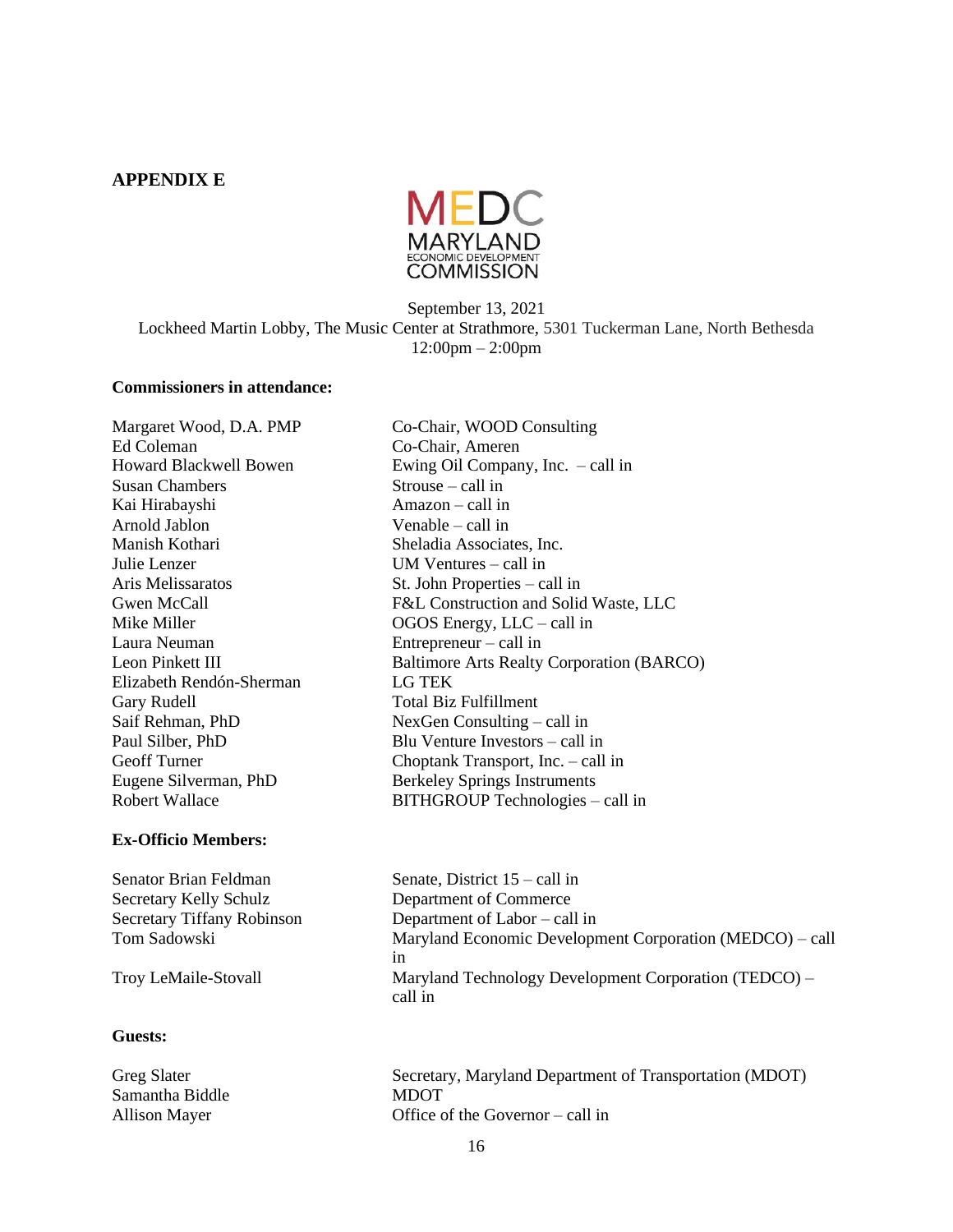| Meredith Wimbrow           | Office of the Governor – call in                        |
|----------------------------|---------------------------------------------------------|
| Hunter Marsh               | Office of Delegate Brian Crosby, District 29B – call in |
| Monica Jeffries Hazangeles | President and CEO, Strathmore                           |
| Pauleesha Rivera           | <b>WOOD</b> Consulting                                  |
| <b>Commerce Staff:</b>     |                                                         |

| Julie Woepke     | <b>MEDC</b> Executive Director         |
|------------------|----------------------------------------|
| Tom Riford       | <b>Assistant Secretary</b>             |
| Jayson Knott     | Senior Director                        |
| Janes Palma      | <b>Acting Research Director</b>        |
| Michael Siers    | Economist                              |
| Jennifer LaHatte | Director, Policy & Program Development |

### **I. Call to Order**

Upon a quorum present, Co-Chair Dr. Margaret Wood called the meeting to order at 12:00 pm and welcomed attendees and guests. She gave a special welcome to new Commissioner Tom Sadowski who replaced Bob Brennan as Executive Director of MEDCO and thanked Ms. Monica Jeffries Hazangeles and the Strathmore Board for hosting the meeting.

#### **II. Strathmore Welcome**

Dr. Wood introduced Ms. Monica Jeffries Hazangeles, President and CEO, Strathmore, and referenced that her bio is in the folders. She stated Monica joined the staff in 1994 as special events coordinator, named Executive VP in 2005, the same year the Music Center opened and became President in 2011. She assumed the role of CEO in September 2018.

Ms. Jeffries-Hazangeles addressed the Commission and provided an overview of the venue, attributed its success to a public private partnership, which continues to support the facility. She noted that during the pandemic, continuous programming occurred in creative ways to include an outdoor stage, and invited the Commissioners to attend future events and programs. Ms. Jefferies-Hazangeles arranged for the Music Center to be open and a volunteer available to allow Commissioners to experience the concert hall.

### **III. I-495 & I-270 Traffic Relief Plan (TRP) and Purple Line Updates**

Secretary Greg Slater, Maryland Department of Transportation, addressed the Commission. Recognizing transportation is an economic driver, Secretary Slater provided an update on the Purple Line Project, a 16 mile light rail line that will extend from Bethesda in Montgomery County to New Carrollton in Prince George's County. He stated the line would have 21 stations connecting the University of Maryland to more of the state with dedicated rail. He said the Purple Line creates the first east-west rail connection across District of Columbia suburbs. Engaging 150 different contractors, he stated the project is 44% complete. He described several aspects of the project and emphasized the project has already led to \$2 billion in economic impact and development, adding the project has the potential to grow more than 20,000 permanent jobs over the life of the project. Presentation on file.

Secretary Slater then presented an overview of the I-495 & I-270 Traffic Relief Plan. He described the project will facilitate the efficient movement of goods and people as 1.3 million more people and 1 million more jobs come to the region by 2045. He stated private investment would offset more than \$1.2 billion in costs. He described the phases of the project, high occupancy lanes, commuter bus service, toll rates, and next steps. Presentation on file.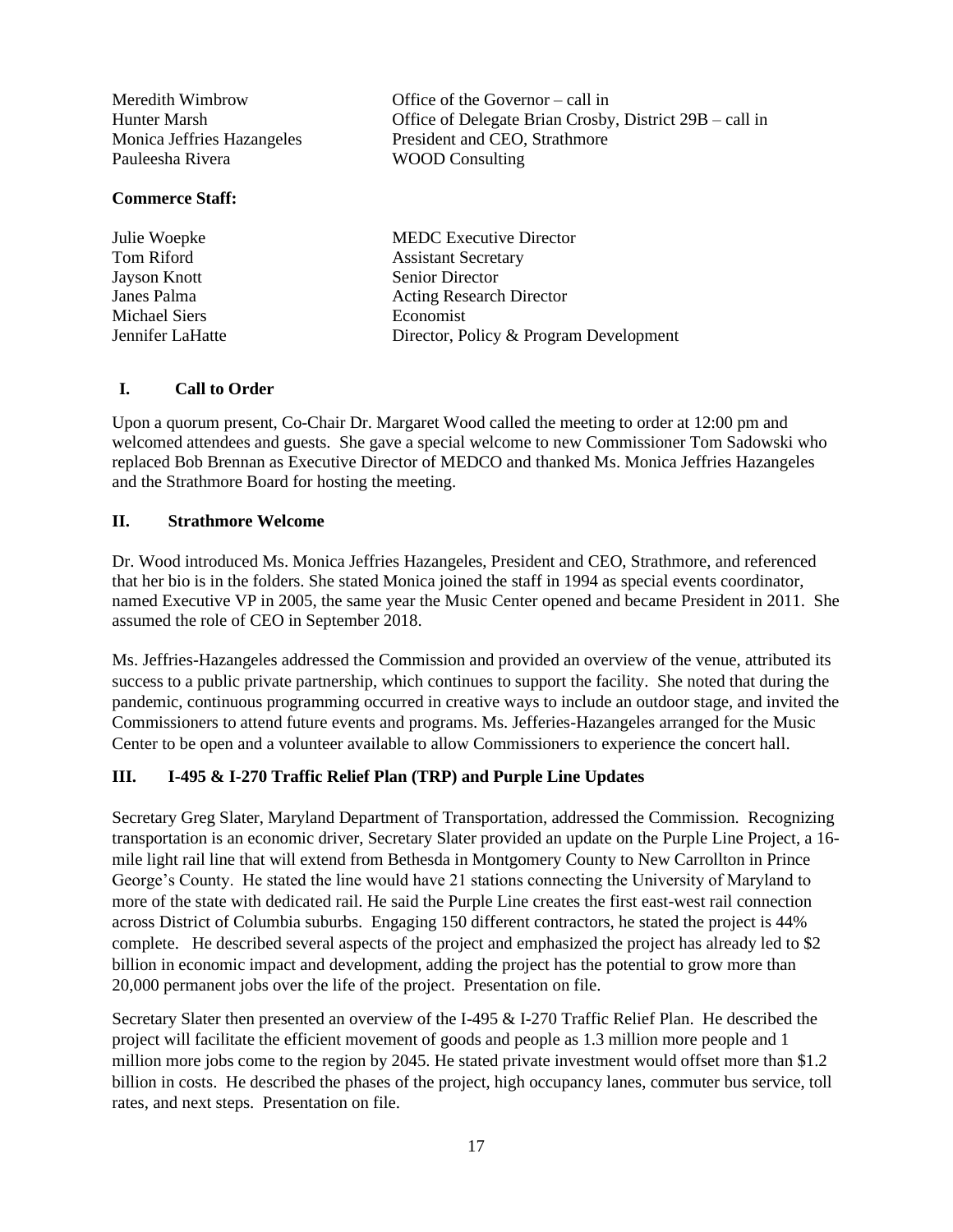Secretary Slater answered questions from the Commissioners. Discussion focused on construction contract announcements for small business; resources for small businesses along the Purple Line; job opportunities from this project and the Port of Baltimore benefiting from the TRP; expansion of BWI Airport and need for a new air traffic control tower; and the number of projects simultaneously under construction throughout the state.

Secretary Slater departed the meeting.

# **IV. Review and approval of June 14, 2021 Meeting Minutes**

Upon a motion duly made and seconded, the June 14, 2021 meeting minutes stood approved.

# **V. Rankings & Research Subcommittee**

Dr. Wood welcomed Elizabeth Rendón-Sherman to her new role as chair. She stated that she has actively participated in this Subcommittee since its formation in 2016.

Ms. Rendón-Sherman reported that a Subcommittee meeting was held July 29th and the discussion centered on the development of a hybrid reporting system for the rankings and economic indicators based on the MEDC's June meeting and further research. The Subcommittee is working with the Secretary to develop a scorecard and/or a dashboard that addresses the rankings and indicators needed by the Governor, Secretary and Commission. She stated that there would likely be a format to review at the Commission's next meeting.

In lieu of a scorecard, Ms. Rendón-Sherman reported the following:

- Maryland's unemployment rate fell to 6.0% in July as the state continues to recover from COVID-19.
- In July, Maryland added 22,200 total nonfarm jobs and 6,800 private sector jobs.
- BWI Airport saw 1.8 million passengers in June 2021, the most since the pandemic and above even February 2020 (pre-pandemic) levels.
- According to new data, with 138 of the nation's fastest growing private sector firms, Maryland ranks third among the states for Inc. 5000 companies as a percentage of total companies.
- According to new data from the Cyberstates 2021 report, Maryland ranks first in the new Cyberstates Diversity Index which measures diverse representation in tech.
- According to data from fDi Intelligence, Baltimore moved up five (5) spots on their list of top big cities for connectivity. Baltimore now ranks second among large cities for connectivity, which includes internet speed; mobile phone subscribers; airport access and flights; and number of ports and performance.

### **VI. Commerce Subcabinet Regional Resources Team Calls**

Dr. Wood reminded the Commissioners that during the June meeting, discussion occurred on identifying economic drivers and challenges on a regional level. Secretary Schulz suggested and invited Commissioners to participate in the monthly five (5) regional resources team calls with State Agency representatives of the Commerce Subcabinet. Several Commissioners participated in meetings over the summer and she invited those Commissioners to share feedback. Overall, most participating noted the cross collaboration among state agencies; need for workforce and engaging universities such as Frostburg State University in Western Maryland; impact of transportation on local economies; and the importance of outdoor recreation opportunities.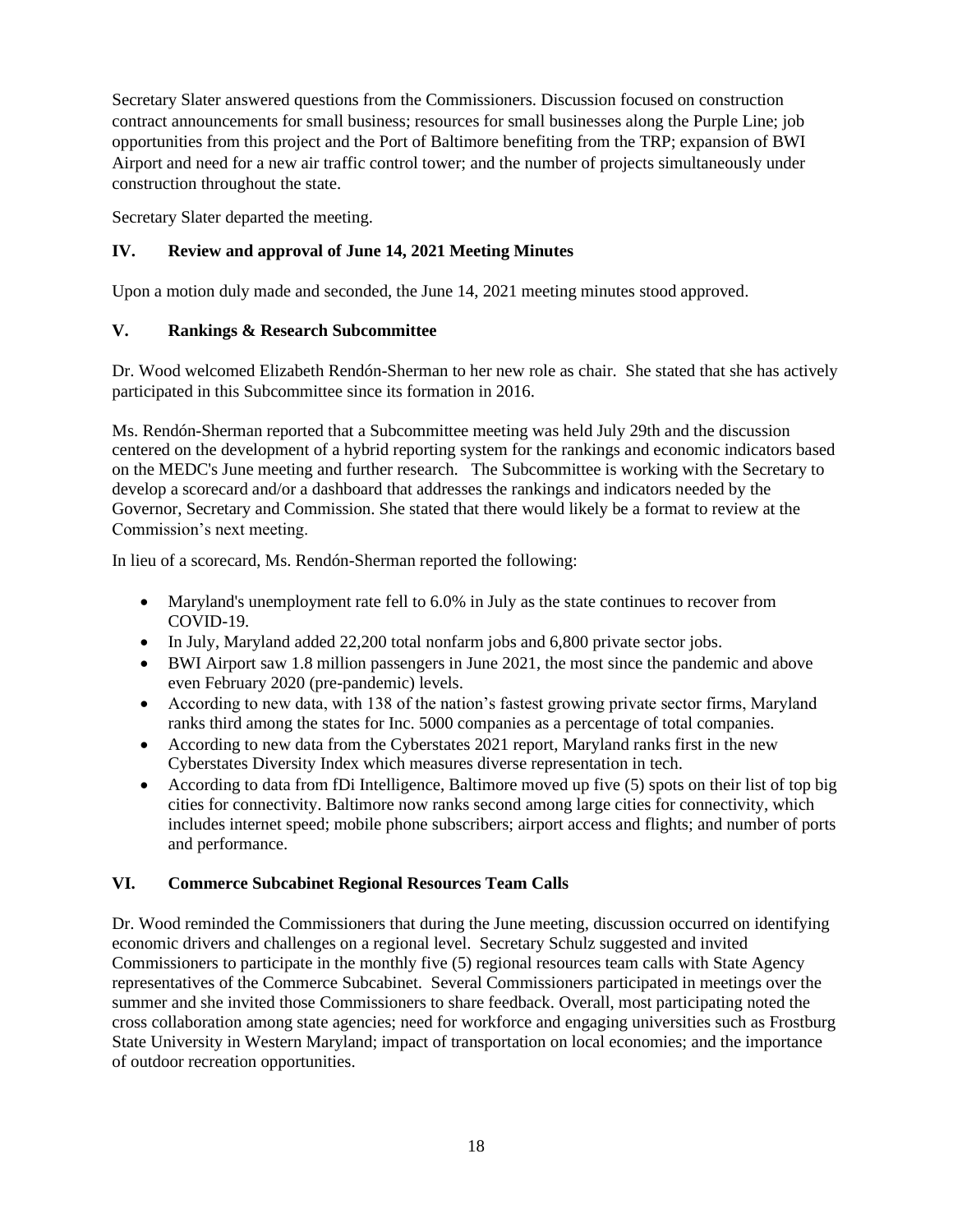### **VII. Department of Commerce Update**

Secretary Kelly Schulz began her presentation by updating the Commission on the Department's space consolidation plans that will lead to a \$700,000 per year savings. She stated the mission is to reduce the leased space from seven (7) floors to five (5) floors and bring the Maryland State Arts Council (MSAC) operations to the World Trade Center. She added that standard operation procedures, which have been in place for a number of years, are in the process of being updated.

Secretary Schulz then introduced Mike Siers, Economist, to provide an overview of the State's economy. Mr. Siers highlighted the factors that lead to the State's improved ranking to  $12<sup>th</sup>$  Best State for Business by CNBC. He illustrated that State's strengths and then reviewed economic recovery slides that included employment by county, industries, mothers in the labor force, and factors that are being watched that impact the economy.

Mr. Siers and Secretary Schulz then took questions and comments by the Commissioners including the impact of Federal mandate for vaccination on contractors; broadband connectivity for children, particularly in low income and rural areas; importance of last mile broadband connectivity; confirmed Covid-19 cases/testing tracking; and restaurant and leisure workforce.

Assistant Secretary Tom Riford then addressed the Commissioners and presented the economic impact of the arts in Fiscal Year 2020. He reported that 228 arts organizations throughout the state received funds and the importance of the grants. Mr. Riford described the channel for funding; attendance levels, and operations spending. He then reported that the arts support 10,624 jobs resulting in an impact of over \$848 million. He added that operations and visitor spending supported \$20.2 million in state and local taxes in Fiscal Year 2020.

Mr. Jim Palma then addressed the Commissioners and explained the State's Federal allocation of \$1 million from the U.S. Economic Development Administration for planning. Working collaboratively with State Agencies, the application for funding was submitted September  $10<sup>th</sup>$  and included projects ranging from broadband, statewide resiliency planning, an industry cluster analysis and supply chain analysis.

Mr. Jayson Knott continued the Commerce presentation by highlighting the recent business attraction and expansion opportunities. He described recent wins; other announcements and groundbreakings; existing pipeline and breakdown of jobs by region; and industry and capital expenditure for both at least 25 and 50 jobs respectively.

All Presentations on file.

# **VIII. Good of the Order**

Co-Chair Wood announced the TEDCO quarterly report was included in the meeting materials. She inquired whether there were any questions on the report. No questions asked. No further information exchanged.

# **IX. 2021 Meetings**

Co-Chair Wood announced the next meeting scheduled for November 16, 2021.

# **X. Adjournment**

Upon a motion duly made and seconded, the meeting adjourned at 2:00 pm.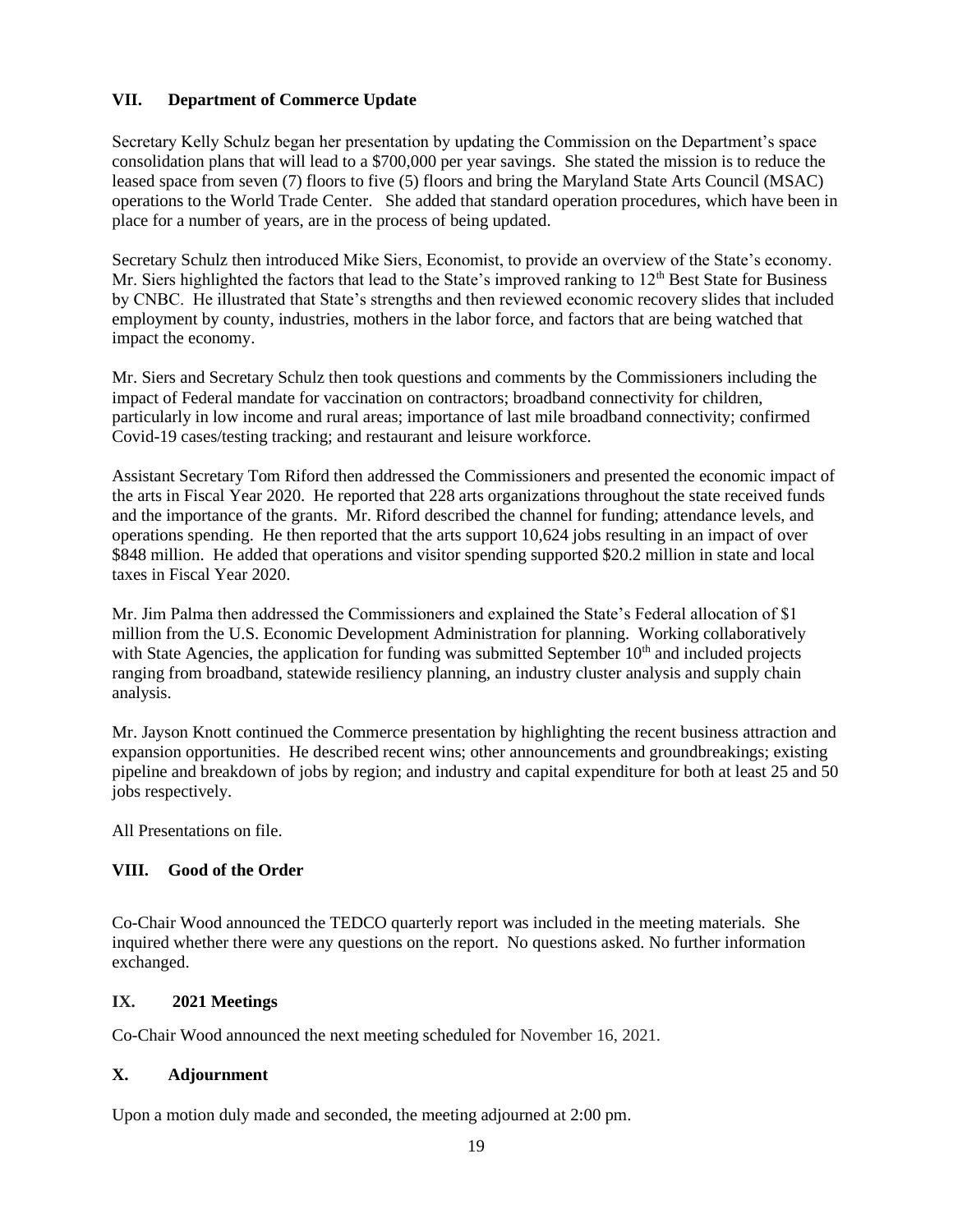# **APPENDIX F – DRAFT\*\* - To be reviewed and voted on at the February 15, 2022 Meeting**



November 16, 2021 Governor's Reception Room 100 State Circle, Annapolis  $12:00 \text{pm} - 2:00 \text{pm}$ 

#### **Commissioners in attendance:**

Ed Coleman Co-Chair, Ameren Susan Chambers Strouse – call in Augie Chiasera M&T Bank – call in Arnold Jablon Venable – call in Manish Kothari Sheladia Associates, Inc. Julie Lenzer UM Ventures Aris Melissaratos St. John Properties – call in Elizabeth Rendón-Sherman LG TEK Gary Ruddell **Total Biz Fulfillment** Saif Rehman, PhD NexGen Consulting Paul Silber, PhD Blu Venture Investors

### **Ex-Officio Members:**

#### **Guests:**

### **Commerce Staff:**

Margaret Wood, D.A. PMP Co-Chair, WOOD Consulting Annemarie Dickerson Former owner, Francis Scott Key Family Resort Gwen McCall F&L Construction and Solid Waste, LLC Mike Miller **OGOS** Energy, LLC – call in Leon Pinkett III Baltimore Arts Realty Corporation (BARCO) Eugene Silverman, PhD Berkeley Springs Instruments Robert Wallace BITHGROUP Technologies – call in

Secretary Kelly Schulz Department of Commerce Tom Sadowski Maryland Economic Development Corporation (MEDCO)

Allison Mayer **Office** of the Governor Alex Choi Office of the Governor Hunter Marsh Office of Delegate Brian Crosby, District 29B – call in Pauleesha Rivera WOOD Consulting Erika Schissler Maryland Legislative Services – call in Emily Haskel Maryland Legislative Services – call in Travis Nelson Maryland State Police

Julie Woepke MEDC Executive Director Signe Pringle Deputy Secretary Tom Riford Assistant Secretary- call in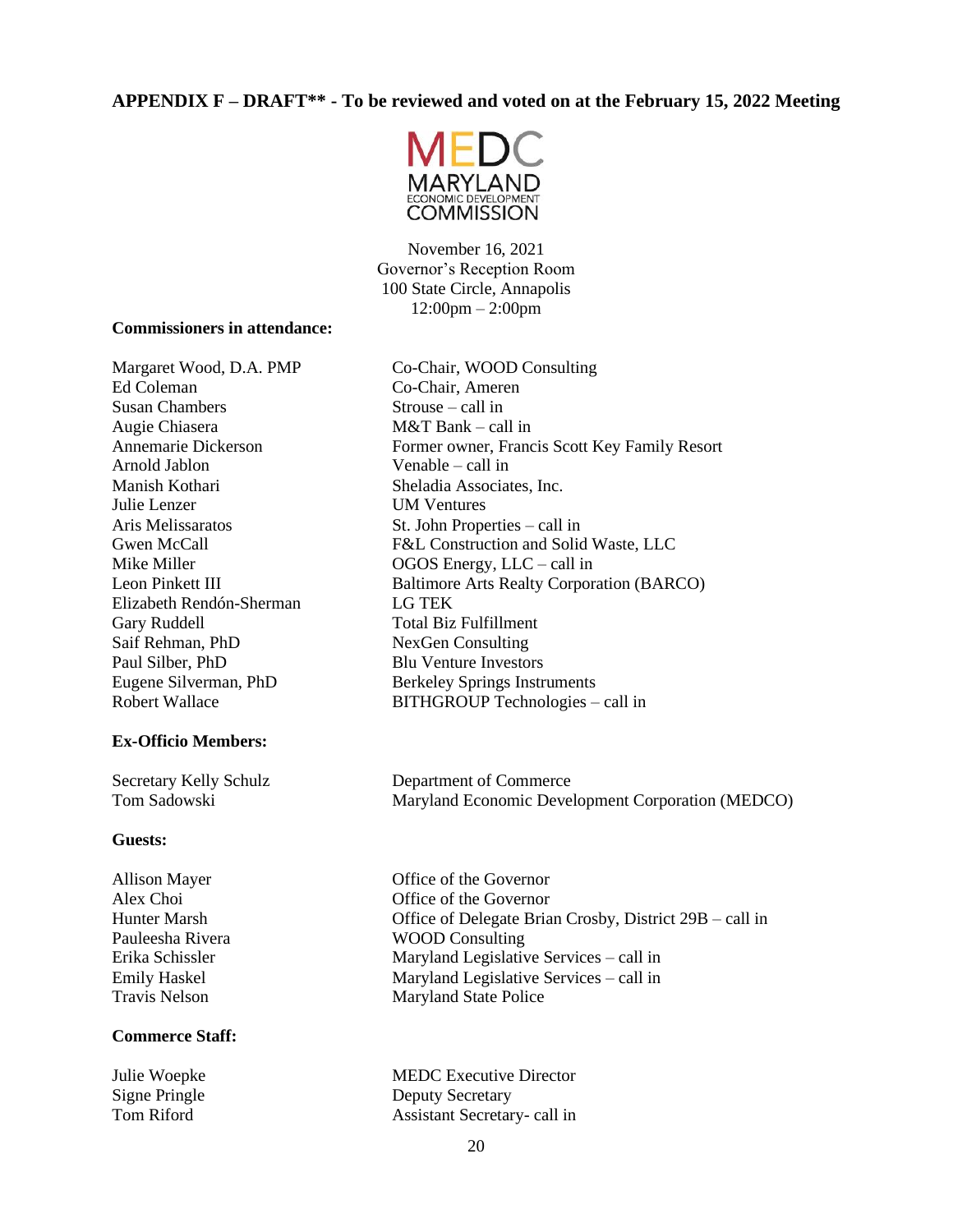| Jayson Knott     | <b>Senior Director</b>                           |
|------------------|--------------------------------------------------|
| Janes Palma      | <b>Acting Research Director</b>                  |
| Michael Siers    | Economist                                        |
| Jennifer LaHatte | Director, Policy & Program Development – call in |

### **I. Call to Order**

Co-Chair Ed Coleman called the meeting to order at 12:00pm.

### **II. Consent Agenda**

Upon a motion duly made and seconded, items a. and b. were approved and item c. accepted.

### **III. Rankings & Research Subcommittee**

Ms. Elizabeth Rendón-Sherman*,* Chair, Rankings and Research Subcommittee addressed the Commission. She reported the Subcommittee had met several times since the September meeting and the Research Team has spent a deal of time in preparing three (3) items for the Commission to review. First is a rankings document that looks similar to the previous scorecard. One of the main changes is an "update" section that includes key ranking updates since the previous meeting. In this case, looking at two (2) quarters worth of data. Some updates to note here include:

- Maryland's recovery has continued. Over the last three (3) months, the state has added jobs and has a 1.1% growth rate, the 17th best in the nation.
- Maryland's unemployment rate has continued to decline, though the decline has been a bit slower than some other states. Between May and September, the unemployment rate fell from 6.1% to 5.9%. We are now ranked 40th in terms of unemployment rate.
- Good news for the tourism industry is that BWI Thurgood Marshall Airport saw 1.9 million passenger flights in August 2021, the most since the start of the pandemic.
- Maryland ranks third in terms of the number of Inc. 5,000 fastest growing companies as a share of all firms.

Ms. Rendón-Sherman then introduced Economist Michael Siers who presented a dashboard of highfrequency economic data looking at things like employment by industry, the housing market, and venture capital. Finally, Michael shared a draft of a new index to assess the needs of Maryland's communities. She stated all materials are in draft stages and the Subcommittee seeks the Commission's input and also recommends that the materials be presented to the Commerce Subcabinet to evaluate how other agencies could use or improve upon this data.

Mr. Siers then answered questions from the Commissioners that included employment trends; workforce and wages by race by county; start-ups by county; factors that influence various rates; connectivity and education; highlighting specific Baltimore City data; and area needs for policy recommendations. The Chair stated the dashboard link will be distributed after the meeting for the Commissioners to review at their leisure and provide input. She thanked the Research Team for the work conducted.

# **IV. Department of Commerce Update**

Secretary Kelly Schulz addressed the Commission by introducing Deputy Secretary Signe Pringle and the Governor's Deputy Chief of Staff Allison Mayer. She began the Commerce presentation by describing a number of marketing activities and new travel to promote the State. The Secretary gave an update on the Marketing Partnership activities highlighting the *Forbes Magazine* insert distributed to over 6 million